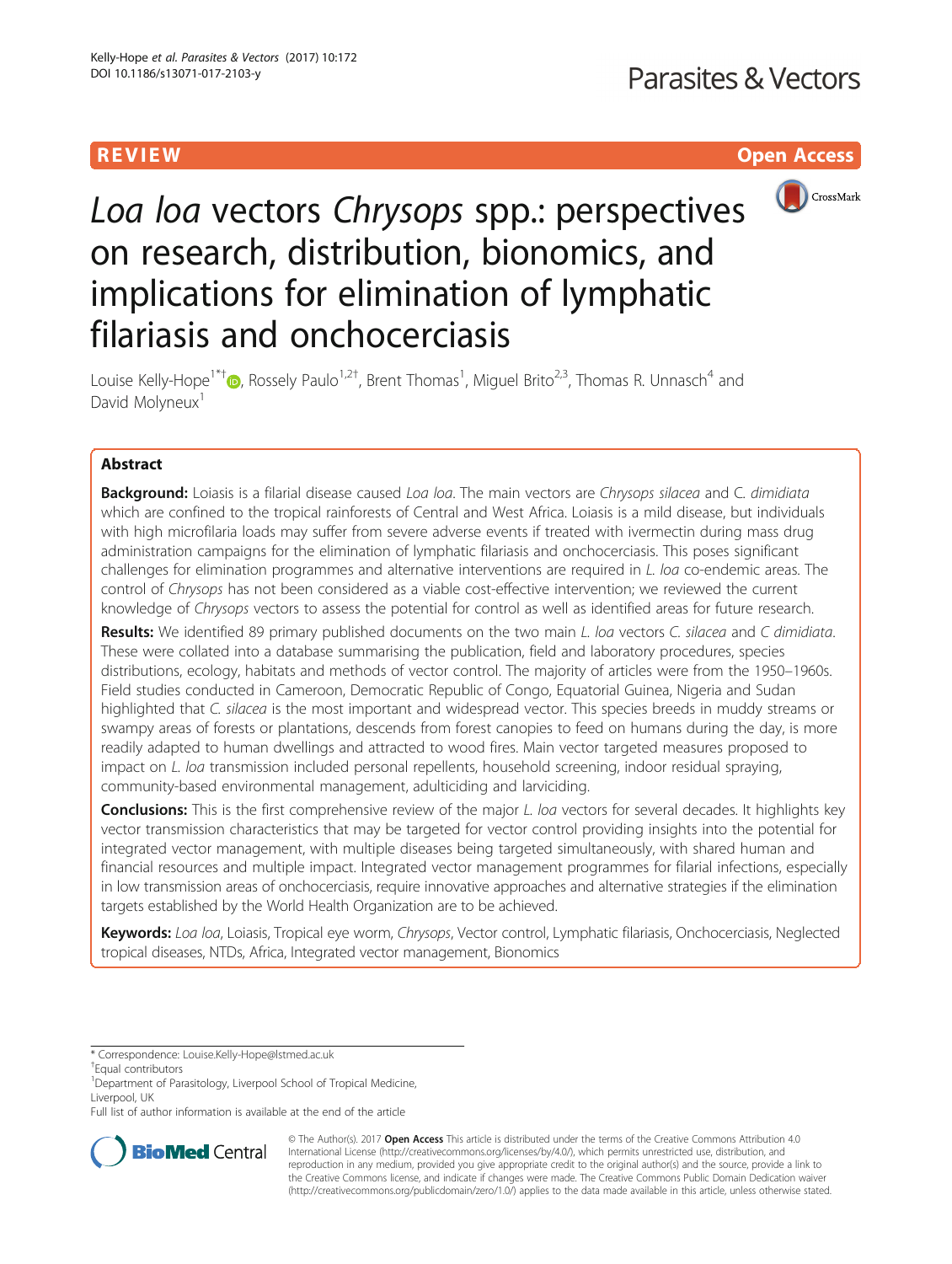# Background

Loiasis - also known as Tropical eye worm, is a filarial disease caused by *Loa loa*, a parasite which mainly occurs in Central and West African rainforests [[1, 2](#page-11-0)]. Loa loa is transmitted by two main species of tabanid flies (Order Diptera: Family Tabanidae) of the genus Chrysops, and include Chrysops silacea (Austen) and C. dimidiata (Wulp), which are forest canopy dwellers. The distribution of loiasis has recently been well documented and mapped from large-scale community field surveys based on the presence of eye worm [\[2](#page-11-0), [3](#page-11-0)], and defined earlier by remote sensing maps of forest and forest edges [\[4](#page-11-0)]. The risk of loiasis geographically coincides with the boundaries of equatorial rainforest, with the tropical dense and mosaic savanna forests (outside the Congo River Basin) shown to be important determinants of *L. loa* as they are natural habitats of the main Chrysops spp. [[2, 5](#page-11-0)].

Loiasis symptoms are considered to be relatively mild but include itching and swelling as the worm moves under the skin and causes lesions, typically in the extremities, called Calabar swellings and the passage of the adult worm in the sub-conjunctiva of the eye [\[1](#page-11-0)]. However, the real danger of loiasis occurs when an infected person with high levels of L. loa microfilariae (Mf) in their blood  $(>30,000 \text{ Mf/ml})$  take the drug ivermectin or diethylcarbamazine (DEC) for the treatment of lymphatic filariasis (LF) or onchocerciasis. These individuals are at increased risk of a severe adverse event (SAE), which may result in encephalopathy and death [[6,](#page-11-0) [7\]](#page-12-0). A recent cohort study has also found an increased risk in mortality among individuals with a high Mf loads of L. loa [[8\]](#page-12-0).

Severe adverse events were first documented during ivermectin distribution projects in Cameroon in the early stages of the African Programme for Onchocerciasis Control (APOC) when the community directed treatment with ivermectin (CDTi) was the main intervention. Later SAEs were also recorded in the Democratic Republic of Congo (DRC), and SAEs have had significant negative repercussions for the onchocerciasis programmes over the past two decades reducing the opportunities to expand ivermectin distribution and reducing adherence to mass drug administration. The threat of SAEs have prevented the Global Programme to Eliminate LF (GPELF) scaling up mass drug administration (MDA), as ivermectin was considered unacceptable given the associated risks, and an alternative strategy of twice a year albendazole was recommended where LF and L. loa were co-endemic. As both the LF and onchocerciasis programmes have defined elimination objectives the problem of L. loa associated SAE risk must be resolved if elimination is to be achieved.

In L. loa co-endemic areas, the LF Programme has an advantage as the main vectors are Anopheles spp. and malaria control measures are known to impact on the transmission of Wuchereria bancrofti parasite, in particular indoor residual spraying (IRS) and bed nets or long-lasting insecticidal nets (LLINs) impregnated with pyrethroids [\[9](#page-12-0)–[11](#page-12-0)]. However, the major challenge lies with onchocerciasis, now targeted for elimination and which now includes treating low transmission areas, previously described as "hypo-endemic" and not included in the APOC programme as the disease was not considered to be a major public health problem. The method of determination of the endemicity of onchocerciasis to be eligible for MDA with ivermectin was based on the prevalence of nodules in small samples of adults (50), and if found to be less than 20% it was considered no MDA was necessary as the area was defined as "hypo-endemic". The extent of the areas of low transmission of Onchocerca volvulus have been identified, and mapping the risk of L. loa in these areas determined. This has helped to identify a number of areas of highest risk of L. loa-associated SAEs, which have been referred to as 'hypo-endemic hotspots', and will help country programmes and partners to plan locally the defined interventions necessary [\[12](#page-12-0)].

The use of this information for both the LF and onchocerciasis programmes is a prerequisite for effective programmatic success if the ever persistent problem of loiasis is to be addressed by programmes, and the elimination of LF and onchocerciasis is to become a reality [[13](#page-12-0)]. The epidemiological complexity of these problems has been highlighted by Molyneux et al. [[13\]](#page-12-0), and more recently by the observations that there is crossreactivity of the rapid antigen diagnostic BinaxNOW Filariasis immunochromatographic test (ICT), where positive ICT positive cases have been shown to be the result of infection with *L. loa*, thus complicating the diagnostic and monitoring assessments required of LF programmes [\[14](#page-12-0)–[17](#page-12-0)].

To date the control of the Chrysops vector of L. loa has not been considered as a potential alternative or additional strategy to address the problem co-endemic loiasis presents to the LF and onchocerciasis elimination programmes. It is possible it could play an important role if correct strategies are deployed. However, a better understanding of the major vectors transmitting L. loa is essential and timely given the World Health Organization (WHO) defined Roadmap targets for the elimination of LF and onchocerciasis, and the challenges identified [[18](#page-12-0)]. The aim of this review, is to collect and synthesise the current knowledge of the distribution of the two main vectors C. silacea and C. dimidiata, highlighting main field and laboratory procedures, species distributions, ecology, habitats, potential methods of vector control and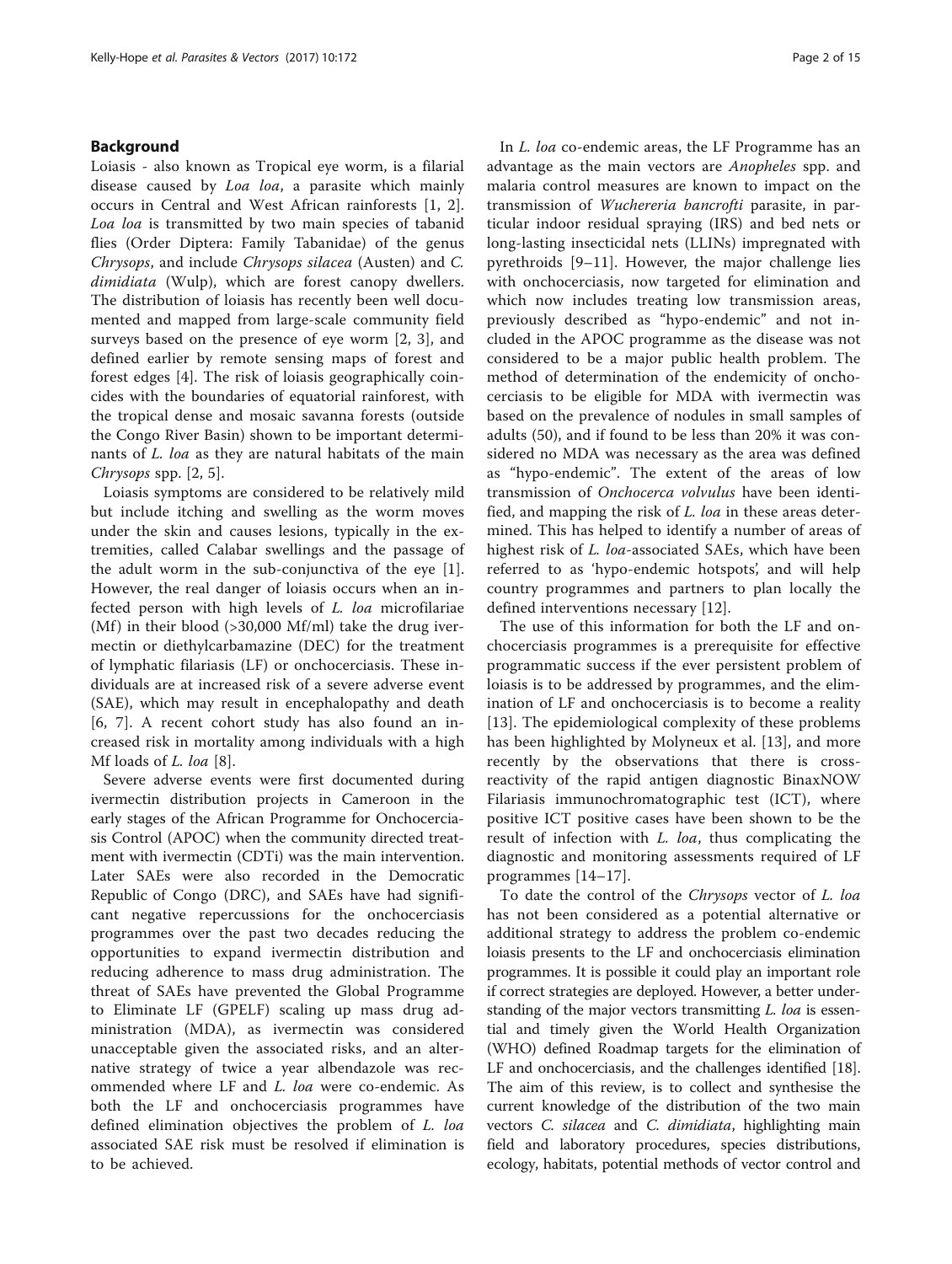areas for future research, which may have implications for the filariasis elimination programmes in a significant part of Africa.

# **Methods**

A systematic search and collation of data in the peerreviewed published literature on the two main Chrysops spp. of vectors of L. loa was conducted using PubMed, JSTOR, SCOPUS and Google online sources. Search terms, and combinations thereof, included Loa loa, L. loa, loiasis, Rapid Assessment Procedure for Loiasis (RAPLOA), Chrysops, C. silacea and C. dimidiata, Tabanid, Africa. All published literature with information on the two main Chrysops vector species, was reviewed. Information on other secondary vectors were documented where appropriate to provide perspective on the different potential vectors; however, they were not the focus of the review. Further references were obtained from the references listed within articles, and from the references within those articles and so on. Articles that were not obtainable through online sources were sourced through the Liverpool School of Tropical Medicine Library where possible. Information on the articles were collated into a database in Excel (Microsoft) (Additional file [1\)](#page-11-0). The following information was summarised:

- Publication profile including (i) number of articles; (ii) time of publication (year and decade); (iii) type of article (research, review, thesis, report); (iv) journal/ publisher (name); and (v) institution (name and location; based on lead author's affiliation);
- Study features including (i) country and locality; (ii) type of study (field, laboratory, field/laboratory); and (iii) study period (start and duration);
- Field and laboratory procedures including (i) collection methods (adult and immature stages of Chrysops); (ii) species identification; and (iii) infection detection;
- Species distribution, ecology and habitats including (i) distribution and ecology; (ii) immature stage habitats; (iii) adult habitats; (iii) host seeking patterns; (iv) host preference; and (v) flight range;
- Factors influencing spatial-temporal transmission including (i) abundance patterns (daily, monthly seasonal); (ii) spatial environmental factors; and (iii) temporal environmental factors, anthropogenic factors (plantations, wood fire);
- Methods of vector control including (i) defensive control measures (screening, repellents, clearing forest and bush); and ii) aggressive control measures (insecticide larvicides, adulticides).

Information on the study locations included in the published documents were geo-referenced and imported

into the geographical information system software ArcGIS 10.1 (ESRI, Redlands, CA) to produce a new vector distribution map based on the knowledge synthesised in this review.

Based on the information reviewed, key points related to field and laboratory procedures, species distribution, ecology and habitats, spatial-temporal transmission and methods of vector control were highlighted in a series of excerpts, and areas for potential future research were summarised.

# Results

# Publication profile

In total, 89 published documents with information on the two main L. loa vectors C. silacea and C dimidiata were collated into a database (see Additional file [1](#page-11-0)) [[19](#page-12-0)–[103](#page-14-0)]. The number of articles published per decade ranged from 0 to 37, with the highest number published in the 1950s (Fig. [1](#page-3-0)). The majority of articles were research based  $(n = 68)$  with several related reviews or combinations of research/ review  $(n = 18)$ , one book chapter, conference abstract, and one PhD thesis by Crewe in 1956 [\[57](#page-13-0)]. The three most extensive reviews were published over 50 years ago by Gordon et al. 1950 [\[28](#page-12-0)], as part of the 'Symposium on Loiasis' in 1955 [[47\]](#page-12-0) and in book chapters by Oldroyd [\[61](#page-13-0)], while two briefer, more general reviews, were published in decades thereafter [[84, 89](#page-13-0)], More than half of the research articles were part of a series of interlinking studies and include the following:

- (i) 'Observations on Chrysops silacea and C. dimidiata at Benin, southern Nigeria' by Davey and O'Rourke published in 1951 (three articles) [\[30](#page-12-0)–[32\]](#page-12-0);
- (ii) 'Studies on the intake of microfilaria by their insect vectors, their survival and their effect on the survival of their vectors' by Kershaw and Duke between 1951 and 1954 (six of ten articles) [\[38](#page-12-0), [40,](#page-12-0) [41](#page-12-0), [44](#page-12-0), [59,](#page-13-0) [60\]](#page-13-0);
- (iii) 'Studies on the epidemiology of filariasis in West Africa, with special reference to the British Cameroons and the Niger Delta by Kershaw and Nicholas between 1950 and 1955 (three of six articles) [[29,](#page-12-0) [39](#page-12-0), [45\]](#page-12-0);
- (iv)'Studies on the biting habits of Chrysops' by Duke between 1955 and 1959 (seven articles) [\[50](#page-12-0)–[56\]](#page-13-0);
- (v) 'Studies on the control of the vectors of loiasis in West Africa' by W. Crewe and P. Williams between 1962 and 1964 (eight of nine articles) [\[75](#page-13-0)–[83](#page-13-0)];
- (vi) 'Studies of Ethiopian Chrysops as possible vectors of loiasis' by W. Crewe and P. Williams published between 1954 and 1960 (three articles) [[42,](#page-12-0) [63](#page-13-0), [64\]](#page-13-0);
- (vii) 'The bionomics of the tabanid fauna of streams in the rain-forest of the Southern Cameroons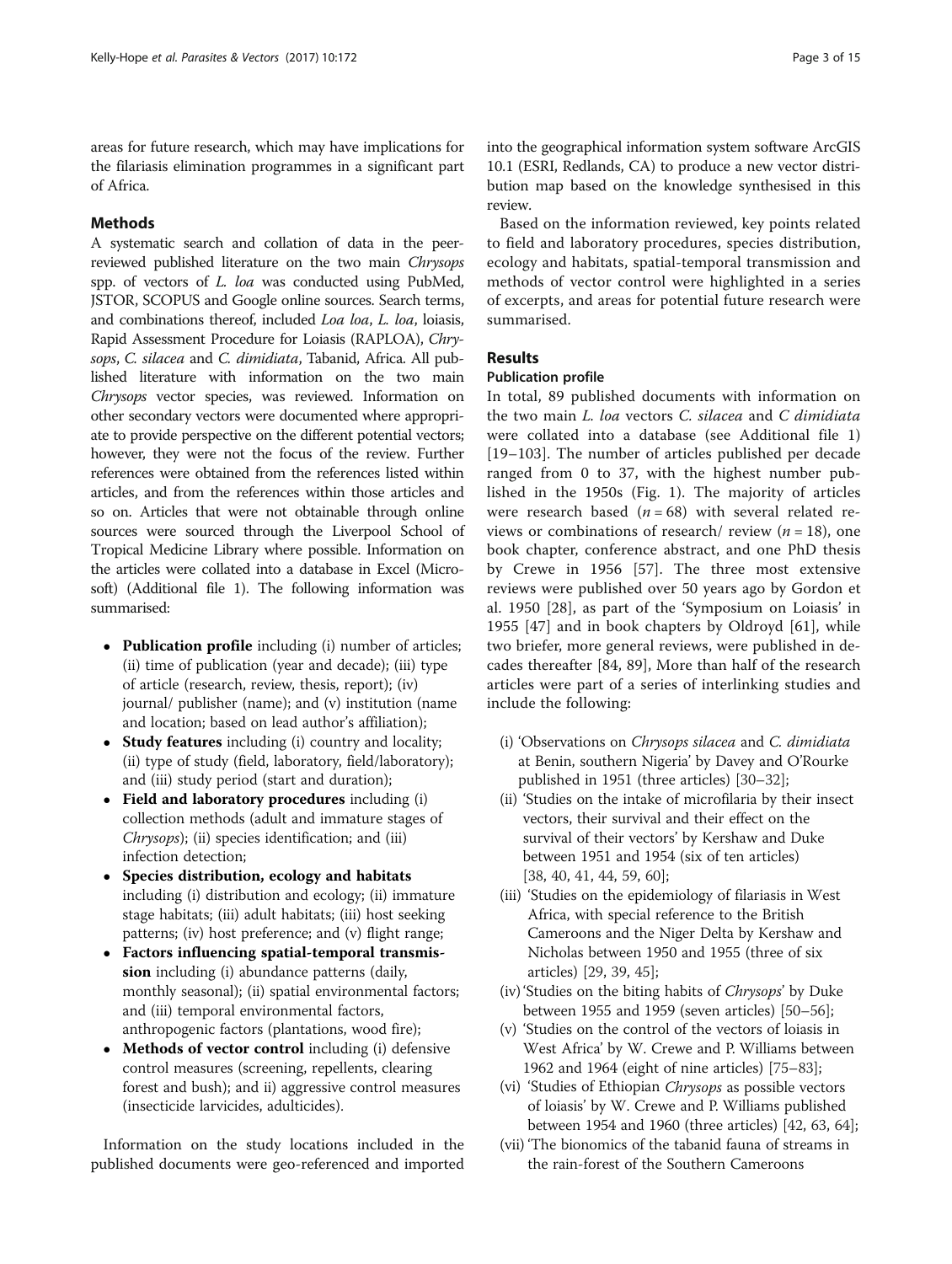<span id="page-3-0"></span>

published by W. Crewe and P. Williams between 1961 and 1962 (four articles) [[68](#page-13-0)–[71\]](#page-13-0).

The majority of articles were published in the Annals of Tropical Medicine and Parasitology ( $n = 45$ ): active between 1907 and 2012 and now known as Pathogens and Global Health, and the Transactions of the Royal Society of Tropical Medicine and Hygiene ( $n = 13$ ; active since 1907), two major journals still publishing today. There were other journals that published papers on Chrysops spp. from Belgium, Egypt, France, Germany, Pakistan, UK and Zimbabwe, the details are found in the Additional file [1.](#page-11-0) Based on the lead author's affiliation, the majority of the research was undertaken by universities or research centres.

The majority of articles were from researchers based at the Helminthiasis Research Scheme, Kumba, British Cameroons (now in Cameroon), which was set up specifically on the recommendation of the Colonial Medical Research Committee to study loiasis with collaborating partners from the University of Liverpool and/or the Liverpool School of Tropical Medicine, UK, and collectively account for more than half the studies published. It was recognised that in order to control loiasis, a better understanding of the Chrysops spp. vectors driving transmission was required [[66](#page-13-0)].

# Study features: location, type and period

The majority of research studies were conducted in Cameroon in the surrounds of Kumba and Bombe villages in an area formerly known as British Cameroons in the south western region of the country ( $n = 48$ ), and close to where the Helminthiasis Research Scheme was based. Other research studies were conducted in Nigeria (southern States: Cross River, Oyo, Ogun, Ondo), Congo (Chaillu Mountains), DRC (nationwide), Equatorial Guinea (Bioko Island), Gabon (Reserve Ipassa-IRET Makokou) and Sudan (southern region). The most

common type of study was field-based ( $n = 30$ ) or a combination of field/ laboratory-based ( $n = 28$ ) with only a few laboratory-based studies  $(n = 6)$ . Overall, information on the study period was irregular with the year the study started most regularly documented. More specific information on the exact month, season and duration of studies were less well documented.

# Field and laboratory procedures Collection methods

All field-based studies involved outdoor collections either of adult or immature-stage/ larval stages and were mainly related to measuring transmission patterns including species abundance and infection rates (Additional file [1](#page-11-0)). The main method of collecting adult Chrysops spp. was the use of local men (historically known as "fly-boys"), with hand nets to capture the host-seeking fly, which once caught were secured in containers or test tubes for quantification or further analysis in the laboratory.

Adult collection method Each fly-boy was armed with a small hand-net made of mosquito-netting, about 6 inches in diameter and a short handle about 12 inches long, and with a test-tube. … or each team of boys had one Barraud cage in which to keep the catch … sat down and caught flies that came to feed on him … transferring to them to the cage. (Kumba, Cameroon)

The immature stages of Chrysops were collected using a simple apparatus built to sieve mud from shallow streams or swampy areas to identify larvae and pupae. Historical photographs of the field apparatus are shown in Additional file [2](#page-11-0) [\[47,](#page-12-0) [57\]](#page-13-0).

Immature-stage/larvae and pupae collection

method ... it consisted of a wooded-framed sieve 16 inches square and 2 inches deep mounted on four legs to form a table 30 inches high; ordinary mosquito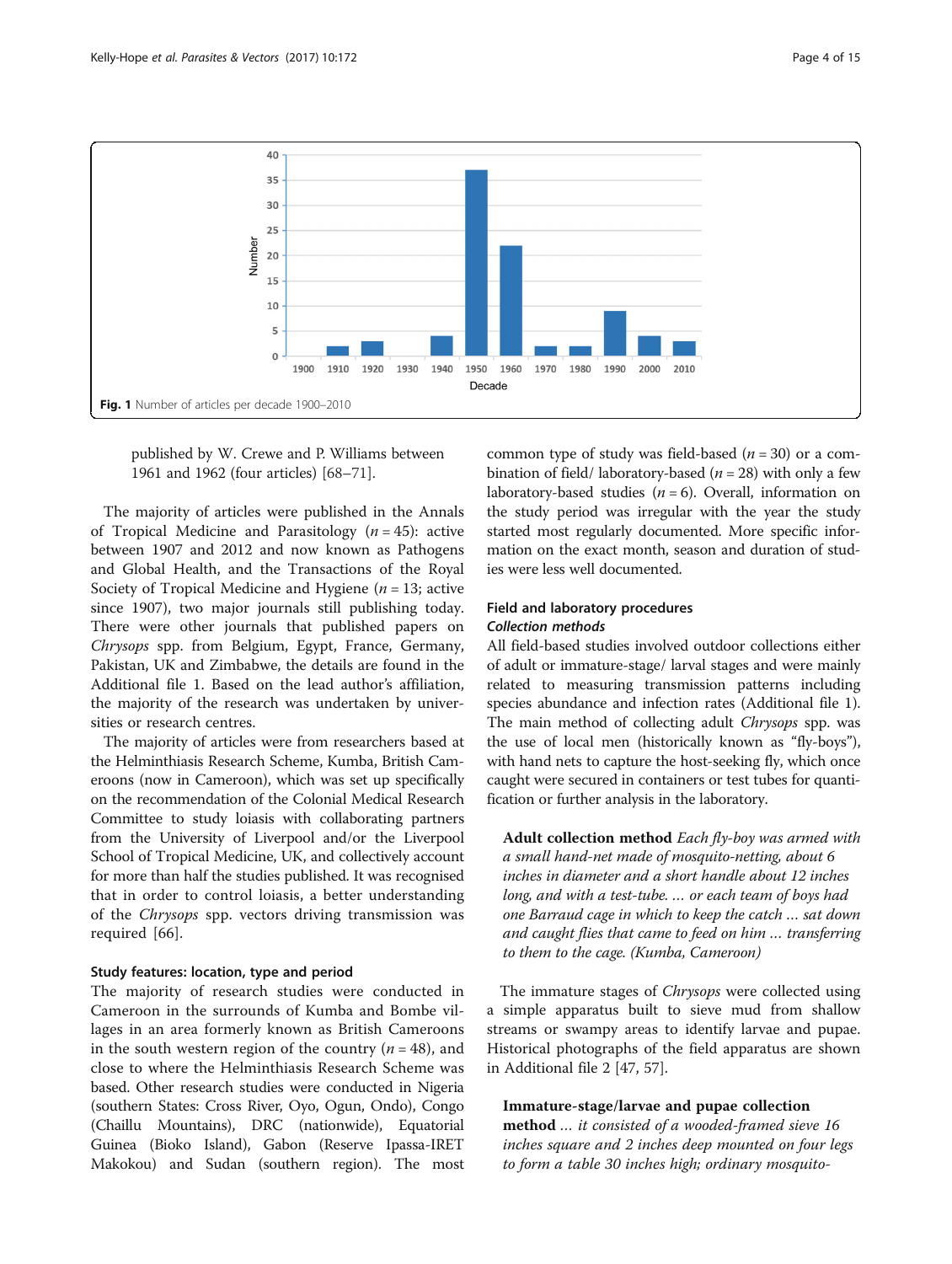screening wire is used for the active sieve. On top of the "table" rests a similar sieve without legs and a  $\frac{1}{4}$ inch square mesh. The table is fixed in a suitable position, usually standing in the stream and mud from the breeding site is placed on the upper coarse sieve and washed through with water. Large pieces of debris, sticks and stones are retained by the coarse sieve, which is then removed. The mud is then slowly washed through the fine sieve and the larvae and pupae collected as they become visible. (Kumba, Cameroon)

# Species identification

Information on species identification were not commonly documented, however, from the articles published, both C. silacea and C. dimidiata have only been identified and distinguished from each other by morphological features [[54](#page-13-0), [61\]](#page-13-0). Overall, the two species are similar with a characteristic colour, longitudinal black stripes on abdomen, mottled wings and large head and eye (Fig. 2). In some parts of West Africa, C. silacea is known as the 'Red Fly' [[61](#page-13-0), [66](#page-13-0), [102\]](#page-14-0) due to its bright orange abdomen with short black stripes, which was considered distinct from C. dimidiata with its paler colour and broader longer stripes. Field workers were found to have no problem distinguishing them apart with noted typical 'silacea' and 'dimidiata' characteristics [\[21, 23](#page-12-0), [66](#page-13-0)].

#### Infection detection

Loa loa were documented to be found in the fat-body of abdomen and to a lesser extent the fat-body of the thorax and head of Chrysops spp. Loa loa larvae were classified into different stages including sausage (L1), larval stage 2 (L2) and larval stage 3 or infective stage (L3), with the development of microfilariae to the infective stage estimated to take between 10 and 12 days based on laboratory experiments [\[22](#page-12-0), [23](#page-12-0)]. Dissecting



Fig. 2 Picture of Chrysops silacea. Source: [https://www.cdc.gov/](https://www.cdc.gov/parasites/loiasis/) [parasites/loiasis/](https://www.cdc.gov/parasites/loiasis/)

Chrysops spp. under a microscope was the only method used for detecting infection, which involved separating the head, thorax and abdomen manually, and identifying the presence (parous) or absence (nulliparous) of L. loa larva [[56,](#page-13-0) [99\]](#page-14-0). Transmission was related to the frequency of L3 found in the head of the flies and the biting density of vectors with the main measures including (i) parous rates (PR) estimated as the proportion of parous flies to the total number dissected; (ii) potential infection rates (PIR) estimated as proportion of flies with L3s; (iii) infective rates (IR) determined as the proportion of flies with L3s in the head [[90,](#page-13-0) [99, 103](#page-14-0)].

# Species distribution, ecology and habitats Distribution and ecology

The broad distributions of the main vectors, C. silacea and C. dimidiata are shown in maps (Fig. [3\)](#page-5-0), which were based on available georeferenced data of study locations and four historical maps (see Additional file [3\)](#page-11-0). Overall C. silacea and C. dimidiata have been found throughout the greater part of the tropical equatorial rainforest. They are considered to become less dominant on the fringes where other species may replace them as vectors, as seen in southern Sudan and Central Nigeria where C. distinctipennis is the dominant savanna species, and well known to local inhabitants [\[24](#page-12-0), [46\]](#page-12-0). Additional forest species include C. langi and C. centurionis, while C. zahrai is a forest-fringe species and C. longicornis both a forest and savanna species [\[61](#page-13-0)]. However, these additional species were not considered to be primary vectors of human L. loa, and more associated with maintaining the monkey 'strain' of L. loa through crepuscular biting and nocturnal periodicity. They were reported to be reluctant to feed on humans; however, C. zahrai was reported to feed on humans if they are out in the forest after dark during peak biting time of this species. Table [1](#page-5-0) summarises key characteristics of the different species in relation to habitat, host, and periodicity [\[46, 47,](#page-12-0) [73](#page-13-0)].

Overall, C. silacea and C. dimidiata were considered to have similar habitats, and in addition to rainforests, have been found in rubber plantations, palm oil groves and fringes of mangrove swamps [\[32](#page-12-0)]. Both species frequently occur together; however, in some areas one species was found to dominate the other, and across different ecological settings with C. silacea more likely to adapt to human influenced environments. For example, C. silacea was reported to be more abundant in Kumba, Cameroon (rainforest), Sapele, Nigeria (rubber plantation) and Congo (rainforest) [\[91](#page-13-0)]; however, the latter author noted that C. dimidiata was more abundant in the palm groves within the forested study area. Chrysops dimidiata was reported to be more abundant in Benin, Nigeria (palm grove) [[30\]](#page-12-0); Eseka in central Cameroon (rainforest) [[61\]](#page-13-0), Bioko island, Equatorial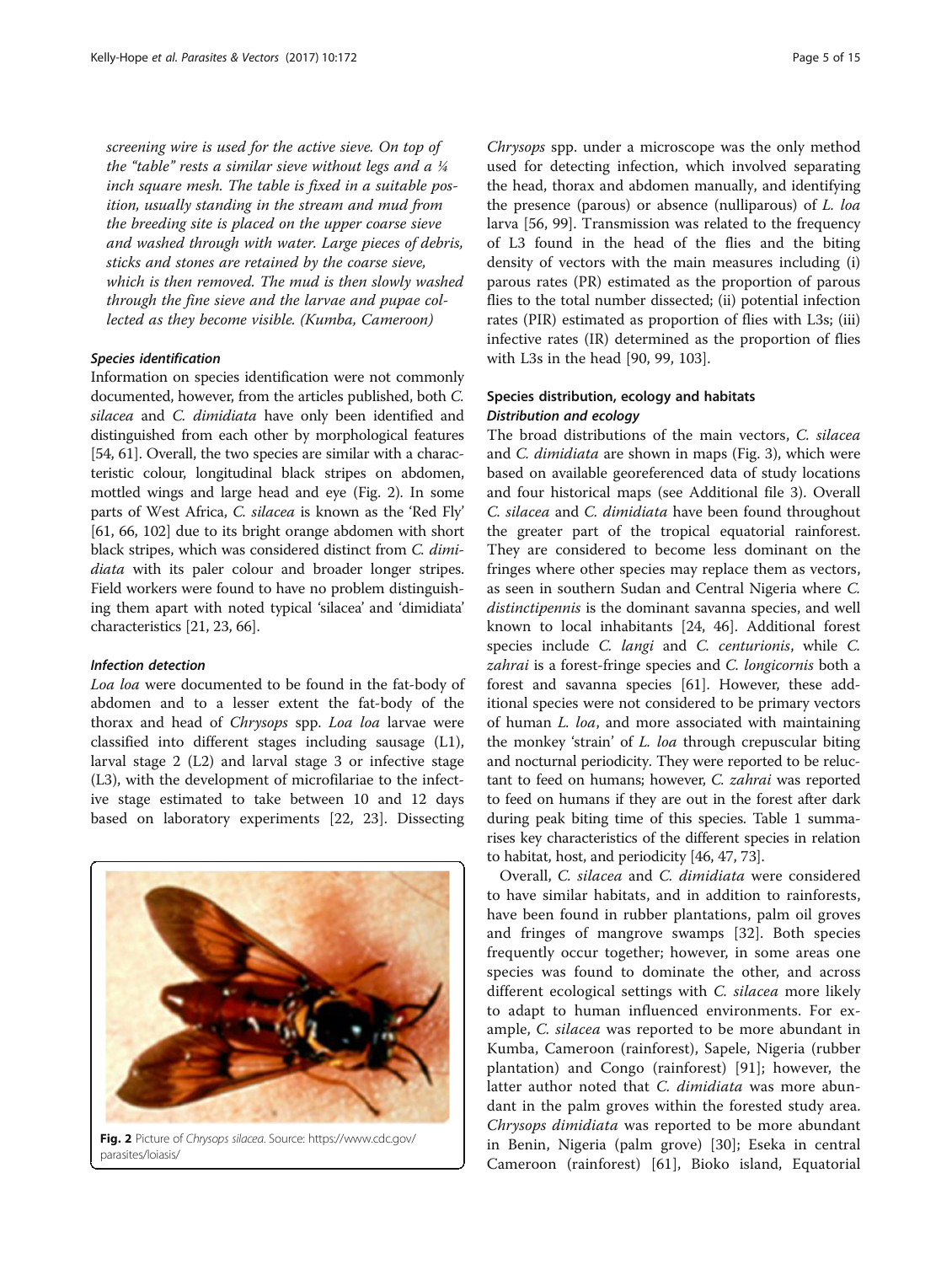<span id="page-5-0"></span>

Guinea (rainforest) [[100\]](#page-14-0), and in Akamkpa Community, Cross Rivers State, Nigeria (rainforest); however, for the latter it was noted that C. silacea was more abundant in the adjacent mangrove forest [\[102](#page-14-0)].

# Immature stage habitats

The Chrysops larvae and pupae were found to have well defined microhabitats, which were characterised by densely shaded streams and swamps, shallow slow flowing or standing water, with fine soft mud covered by layers of decaying leaves [[28, 32](#page-12-0), [57](#page-13-0)]. These habitats were noted be markedly acidic probably due to the decaying organic matter. Chrysops larvae were also reported in the streams draining the borders of a rubber plantations into the surrounding mangrove swamps. Photographs of typical breeding sites are shown in Crewe [\[57](#page-13-0)], and

Gordon et al. [\[26\]](#page-12-0) available in Additional file [2](#page-11-0). In Benin (Nigeria), extensive larval habitat studies where C. dimidiata was the dominant vector, showed larvae were predominately found in less than three inches of mud, and in areas of saturated or damp mud but not where water was one foot, or mud more than three inches in depth [\[26, 32](#page-12-0)].

#### Chrysops silacea forested larval breeding site

Chrysops at Kumba considered very restricted, and confined to certain habitats in densely shaded, where slowly moving water passes over a layer of mud covered in decaying vegetation. Generally, the thickly overgrown valleys flanking the residential areas have densely shaded streams at the bottom, and in parts the streams are impeded by vegetation, making the water slow, and the bottom is covered by fine sand overlaid with soft

| Species            | Ecological distribution     | Peak biting time      | Putative host | Main biting location |
|--------------------|-----------------------------|-----------------------|---------------|----------------------|
| C. silacea         | Forest                      | Day                   | Human         | Ground               |
| C. dimidiata       | Forest                      | Day                   | Human         | Ground               |
| C. langi           | Forest                      | Crepuscular/Nocturnal | Monkey        | Canopy               |
| C. centurionis     | Forest                      | Crepuscular/Nocturnal | Monkey        | Canopy               |
| C. zahrai          | Forest-fringe               | Crepuscular           | Monkey/Human  | Canopy/Ground        |
| C. longicornis     | Forest/Savanna/Wooded areas | Crepuscular           | Monkey        | Canopy               |
| C. distinctipennis | Savanna                     | Crepuscular           | Monkey/Human  | Canopy/Ground        |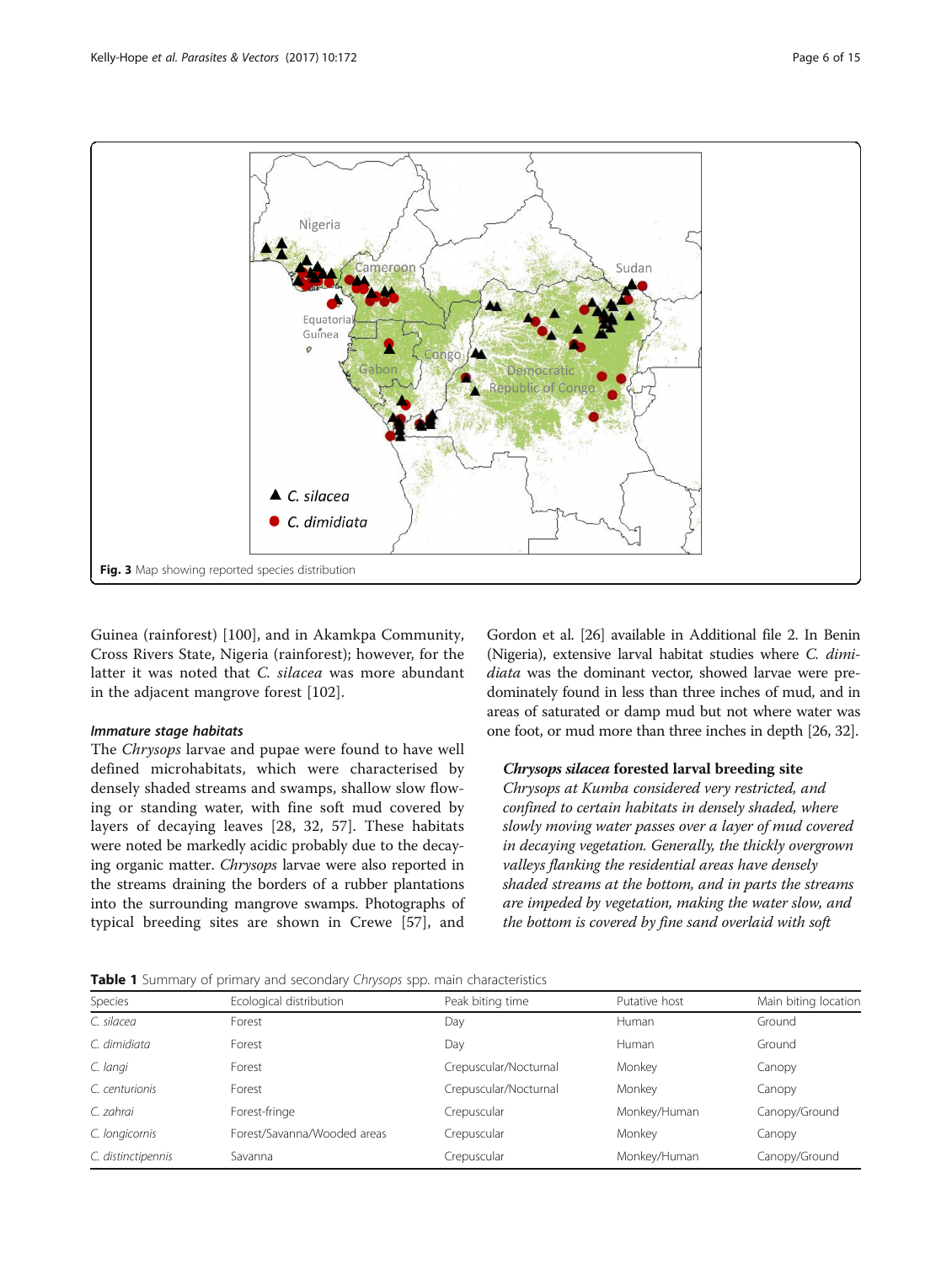mud which is covered in decaying leaves and considered Chrysops breeding places (Kumba, Cameroon).

Chrysops dimidiata plantation larval breeding site… breeding was confined to certain reaches of the river: where banks were swampy and where there was a thick mass of decaying vegetable matter over mulch, larvae were common, but where the edges of the river were clear-cut and sandy, and thus devoid of organic matter, no specimens were ever taken. (Benin, Nigeria)

# Adult habitats

Chrysops silacea and C. dimidiata were considered to be forest canopy dwellers descending to bite the human population in the forested or plantation areas. Chrysops silacea in particular has been reported to avoid the deepest shade and the brightest sunlight, and found to be most abundant in the patchy light-shade of intermediate areas [[47](#page-12-0)]. This vector has been found to bite at all levels of the forested areas, and throughout plantations, and will leave shelter to cross small clearings to enter houses or attack local workers. In Sapele, Nigeria, the rubber plantations bounded by swamps were considered to provide exclusive contact sites between human and flies, with no competing hosts. This appeared to lead to a different transmission pattern with many labourers infected, a high abundance of Chrysops and high levels of infection in local Chrysops populations [\[21, 32,](#page-12-0) [61\]](#page-13-0).

## Rubber plantation (predominately Chrysops silacea)

The rubber trees are mature … about 50 feet high. The branches are interlaced, and form a continuous thick canopy, which casts a deep shade through which little direct sunlight penetrates … There is no monkey population in the canopy, and the attention of the flies are concentrated upon the African rubber-tappers. Moving about their duties, and clearly visible from above. (Sapele, Nigeria)

#### Adult host-seeking

Chrysops silacea and C. dimidiata were considered to be practically noiseless, persistent daylight feeders attacking the ankles and the lower limbs most commonly [\[31](#page-12-0), [57\]](#page-13-0). They were considered to hunt mainly by sight and noted to be attracted to colour and movement; however, specific studies on host seeking behaviour also found an olfactory stimulus related to forest leaves burning in wood fires [\[51](#page-12-0)] this attraction to fires perhaps due to the CO2 derived from them. It was also noted that both species were more attracted to a group of people rather than to an individual, and biting rates of C. silacea increased up to six times as they moved through the forest [[31, 52,](#page-12-0) [55](#page-13-0)]. Chrysops silacea was reported to be more attracted to darker colours or the

colour blue/ light blue [\[72](#page-13-0)]. In the laboratory, Connal & Connal [\[22](#page-12-0)] noted during feeding experiments that guinea pigs with dark patches were bitten more than white ones, and suggested *Chrysops* was able to distinguish colour.

Both Chrysops vectors peak biting times were closely associated with the diurnal periodicity of microfilariae of L. loa in humans [[21, 33](#page-12-0)]. Several studies in Cameroon, Congo and Nigeria found that these two vectors were almost exclusively active between dawn and dusk [\[47](#page-12-0), [61](#page-13-0)]. Peak biting times were reported in the morning  $(c.9-11$  am), with a decrease around midday and a smaller peak in the afternoon  $(c.3-4$  pm) [[21, 28](#page-12-0), [33](#page-12-0), [57,](#page-13-0) [99, 102\]](#page-14-0). In Benin, Nigeria labourers were noted to be frequently bitten until midday, when the temperature reaches a maximum and the flies retreated to shaded areas [[31](#page-12-0)]. Detailed studies on C. silacea in Kumba indicated that bi-phasic diurnal biting cycle was associated with changes in light intensity, temperature and relative humidity throughout the day. Specifically, the biting activity of *C. silacea* appeared to increase with a rise in temperature to 66–85 °F and decrease with a rise in relative humidity of 56–100% [[33](#page-12-0), [35\]](#page-12-0).

Chrysops silacea in forested area Seldom attacks in bright sunlight, preferring shade of trees or shelter of verandas, and stops when temperatures reach maximum values in the afternoon. The fly referred to as the 'softly-softly fly' as it makes no sound as it hovers. Bites parts not in full view such as back of ankles, legs, outer hands. Bite not painful, but withdrawal is painful, and can cause considerable irritation, extensive swelling for a few minutes to hours after the bites

#### Host preference and patterns

While C. silacea and C dimidata were associated with the transmission of human L. loa, it was noted that they may attempt to feed on monkeys and other animals during the day; however, with monkeys there was minimal opportunity to take microfilaria from the nocturnally periodic L. loa found in monkeys. Host preference studies by Gouteux & Noireau [[87](#page-13-0)] found that both Chrysops species had similar feeding patterns and that humans (89–90%) were the main hosts; however, blood meals were also identified from hippopotamus, which were only present in rivers not in close proximity, leading the authors to suggest that Chrysops were able to fly over large distances. Gordon et al. [\[26](#page-12-0)] raised importance of understanding the relationship between Chrysops infective density and human infection rates for control and curative measures, and aimed to defined the different levels of risk, and explain why there may be disparities within and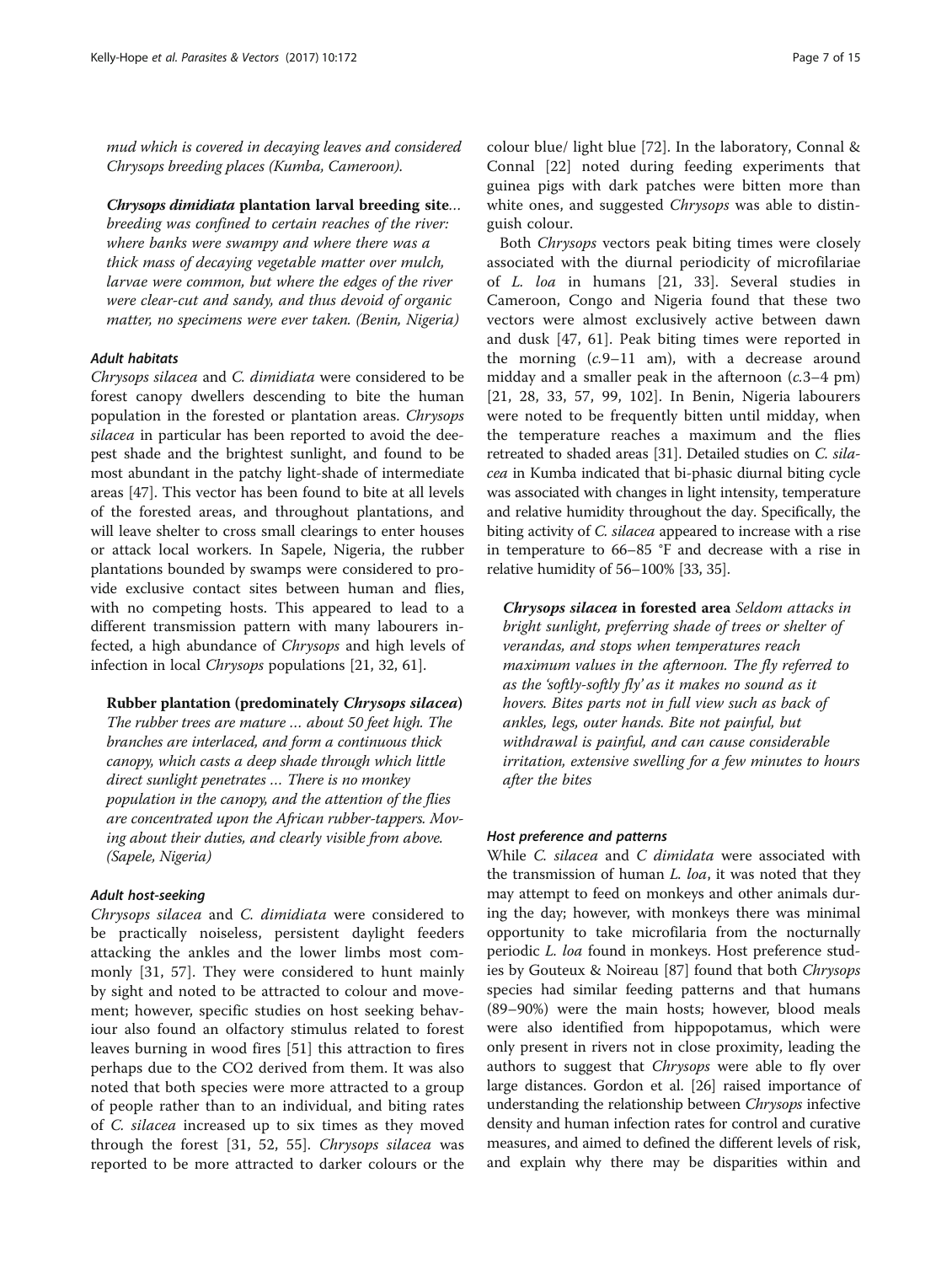between populations and subgroups such as adults, children, Africans and Europeans.

#### Chrysops density, infection and human risk …

figures of fly-density, fly-infection and an eight-hour biting-period as indicative of conditions at Kumba during the months of June and July, i.e. at the height of the Chrysops season, then, on average, each European would be exposed to the risk of infection with Loa loa once in every five days. (Kumba, Cameroon)

# Flight range

Mark-release-recapture studies in Kumba, Cameroon found *Chrysops* could readily travel 1 mile  $(\sim 1.6 \text{ km})$  in a day, and up to two miles  $(\sim 3.2 \text{ km})$  through the forest six days after release. In Benin, Nigeria, Chrysops were found to fly up to at least 1200 yards (1 km), but this was considered not to be the maximum distance in which the fly could cover [[31\]](#page-12-0). This is in agreement with detailed studies on C. dimidiata in Cameroon [[94](#page-13-0)], and another study conducted in secondary forest habitats in Cameroon [[97\]](#page-13-0) found the maximum flight range for C. dimidata was 4.5 km and for C. silacea 2.2 km; however, it was noted that 50% of Chrysops were found within 800 m, and 80% within 1500 m from release point.

# Factors influencing spatial-temporal transmission Abundance pattern measures

Adult Chrysops abundance was based on biting rates measured as "boy-hours" in historical studies, and by the number of flies caught per man per hour (fly/man/ hours) or tabanid per man per day (T/MD) in more recently published articles [[91](#page-13-0), [99](#page-14-0)]. Several factors were identified as influencing the biting cycles and infection rates, which were primarily related to spatial and temporal environmental and anthropogenic factors.

# Spatial environmental factors

Spatial environmental factors were related to the changes in forest density and light intensity both vertically and horizontally. For example, Kettle [\[35](#page-12-0)] revealed an association between the diurnal cycle of light intensity measured and the biting cycle of C. silacea in Kumba, Cameroon. Further detailed studies of biting and infection rates were conducted at different canopy heights with platforms constructed in the forest for flyboys to collect species and information on light intensity, temperature and saturation-deficiency [[50](#page-12-0)]. The highest biting and infection rates were found mid- canopy between 28 and 92 ft (~8.5–28 m), which include shaded areas with intermediate light, temperature and saturation measures, compared with the hotter lighter canopy top at 130 ft  $({\sim}40 \text{ m})$  and the darker cooler ground level sites.

Several studies examined the relationship between forested and cleared areas, and found decreasing biting rates with deforestation related to anthropogenic plantation and human habitation development [\[90](#page-13-0)]. However, the rate of reduction varied between sites depending upon the amount and distance from forested vegetation, as well as by species with C. dimidiata noted to be more confined to forested areas, e.g. in Makokou, Gabon [[101\]](#page-14-0), and in the Chaillu Mountains, Congo [\[91](#page-13-0)]. Chrysops silacea was more dominant in villages whereas C. dimidiata was rarely found in open the environment, favouring primary and secondary forested areas. Duke [[53\]](#page-12-0) also examined *C. silacea* differences between a forested site, a total cleared site and a cleared site with rubber saplings. Biting and infection rates measured at regular intervals up to 400 yards (~366 m) in both the cleared sites, showed significant reductions in abundance and infection rates at an increasing distance from the forest site. However, the rates of reduction were more gradual in the cleared site with rubber saplings, compared with the total cleared site).

Forest clearing and reduction in biting rates In a cleared area planted with rubber saplings 10–12 feet high, the biting density fell to one-tenth of the forest value at 530 yards from the forest … In an area of total clearance planted with rubber saplings 1.5–2 feet high, the biting density fell to one-tenth of the forest at 100 years.

Kershaw [\[47](#page-12-0)] also discusses the effect of widespread clearing associated with village, town and commercial development and suggests that strip of half a mile of cleared may be sufficient to significantly reduce human risk.

#### Temporal environmental factors

Temporal environmental factors were related to climate and seasonality. For example, in Kumba, Crewe [[57](#page-13-0)] found that C. silacea biting rates increased with rainfall but dropped with the onset of very heavy rain, suggesting that pupae could not survive excessive ground water or flooding. Another study on C. silacea in a different part of Cameroon [[97\]](#page-13-0), and in the Chaillu Mountains, Congo [\[91](#page-13-0)], also found significantly higher biting rates during the rainy season compared with the dry season. Similarly, in areas where C. dimidiata was the main vector such as the Cross River State, Nigeria, the highest biting rates were observed during the rainy season, but predominantly late in the season [\[102\]](#page-14-0). This late rainy season peak was also noted in Bombe, Cameroon by Duke [[54](#page-13-0)].

# Wood fires

Wood fires were identified as an additional anthropogenic factor influencing transmission. Duke [\[43, 51](#page-12-0)] initially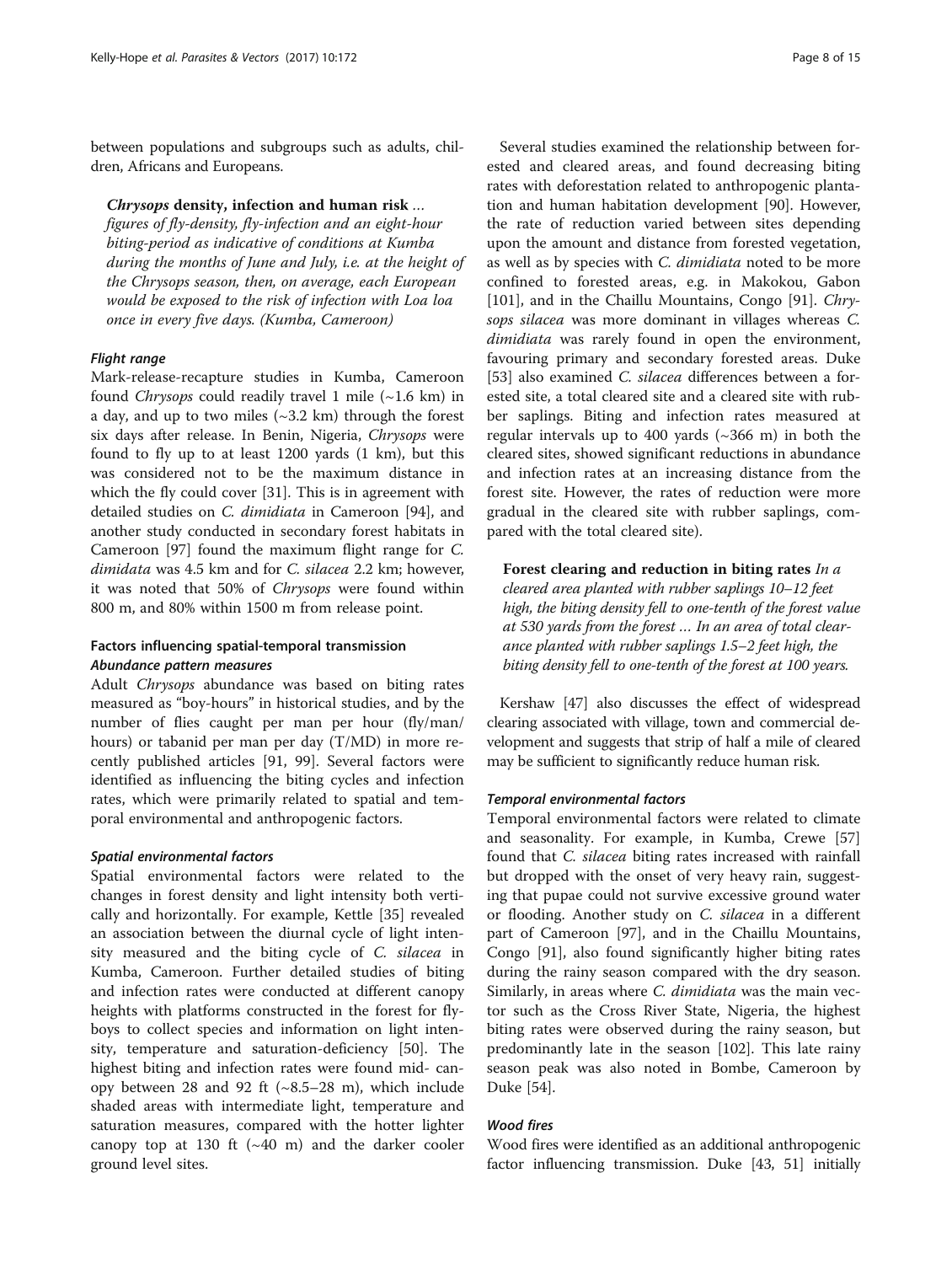observed that the smoke of wood fires appeared to attract C. silacea and detailed studies found a six-fold increase in biting densities of C. silacea, but not C. dimidiata, in the rainforest in Kumba, Cameroon, with increases most marked during the morning when flies were more common at ground level.

Wood fire as an attractant It is shown that biting density of Chrysops silacea at ground level in the rainforest at Kumba is increased more than six times when catches are made in the presence of a wood fire. Evidence is produced to show that flies released for biting at canopy level are attracted down to ground level by the smell of wood smoke, thereby accounting for an increased biting density.

In the Chaillu Mountains, Congo, similar increases in biting densities with the presence of wood fires were found, with a 8.5-fold increase at ground level and 5 fold increase in the canopy for C. silacea, but with little or no effect on C. dimidiata [\[93](#page-13-0)]. More recently Wanji et al. [[99\]](#page-14-0) used wood fires as part of the collection tool for a study in Kendonge, Cameroon, recognising it as a field method to increase Chrysops numbers for quantification and analysis.

#### Methods of vector control

In relation to the control of the Chrysops vector, overall few practical measures have been suggested; however, several historical articles referred to studies and potential methods [[26](#page-12-0), [32](#page-12-0), [75](#page-13-0)–[83\]](#page-13-0) of control, which Gordon [[28](#page-12-0)] divided into two main categories and sub-categories including the following: (i) 'Defensive Methods of Control': screening and repellents; clearing of forest and of bush; and (ii) 'Aggressive Methods of Control': measures directed against adult Chrysops; measures directed against immature stages of Chrysops.

# Defensive control measures

Defensive control measures included screening and repellents, which noted several examples, including that in Benin (Nigeria) one house was screened for a period of eight months with no Chrysops entering the room, and that 60% or undiluted DMP (dimethyl phthalate) appeared to be a satisfactory personal repellent against Chrysops, with protection provided to local workers for a minimum of 2 to 3 h [\[32](#page-12-0)]. It also included the possible clearing of dense bush in close proximity to housing but concerns were expressed over the practicality of this, and also if it may as a result increase other vectors, such as Anopheles and the transmission of malaria [\[28](#page-12-0)]. Duke [[53\]](#page-12-0) also noted that selective clearing measures may be applicable on organized plantations, where flies are

numerous and human populations are at risk in relatively compact areas.

Screening and repellents for control ... 60 per cent DMP, when applied to the skin gave complete protection, netting soaked in this solution failed to repel the flies which passed just as readily through the impregnated as through the unimpregnated netting … 30 per cent DMP gives little or no protection against Chrysops.

Clearing for control… the highest incidence of Chrysops was observed in bungalows lying close to the dense bush. We suggest, therefore, that the annual grant should be increased to allow more generous clearing of bush … since flies appear to approach dwellings along even narrow strips of bush.

### Aggressive control methods

Aggressive control methods included those against both the adult and immature stages of Chrysops with insecticides. For adults, it was suggested that indoor residual spraying (IRS) may help to reduce density as they potentially rest on walls and ceilings waiting to obtain their blood meals, or spraying the undergrowth in the vicinity of the oviposition sites may be of value [\[28\]](#page-12-0).

For the immature stages, spraying foliage where eggs are laid was suggested, and also the possibility of clearing bush and trees to remove shade or the canalising of streams to remove stagnant vegetation may help to reduce fly density [[28, 32\]](#page-12-0). Detailed studies on the application of DDT (dichlorodiphenyltrichloroethane) dieldrin, aldrin and gamma-BHC (gamma-hexachlorocyclohexane) found that all insecticides were able to penetrate breeding site mud to a depth of 2 to 6 in.  $(-5-15$  cm), with dieldrin most persistent and highly effective as shown in the series of articles on vector control [\[78](#page-13-0), [83\]](#page-13-0). Williams & Crewe [[83](#page-13-0)] highlighted the success of a 14-square-mile application which reduced C. silacea and C. dimidiata by 70% and the number of infective larvae of L. loa in Chrysops by 62%. However, they also noted the difficulties in treating large areas of mud and raised significant concerns about the possible seepage of insecticides into streams, which could create public health problem by adversely affecting other nontarget animals and humans. Table [2](#page-9-0) further summarises the findings of the studies and discussions highlighted in the article [[81\]](#page-13-0).

Insecticidal larval spray for control Dieldrin emulsion containing one part in 640 of the active agent, applied at the rate of four pints to 100 square feet, kept breeding site free of tabanid larvae for at least eight months. This concentration of dieldrin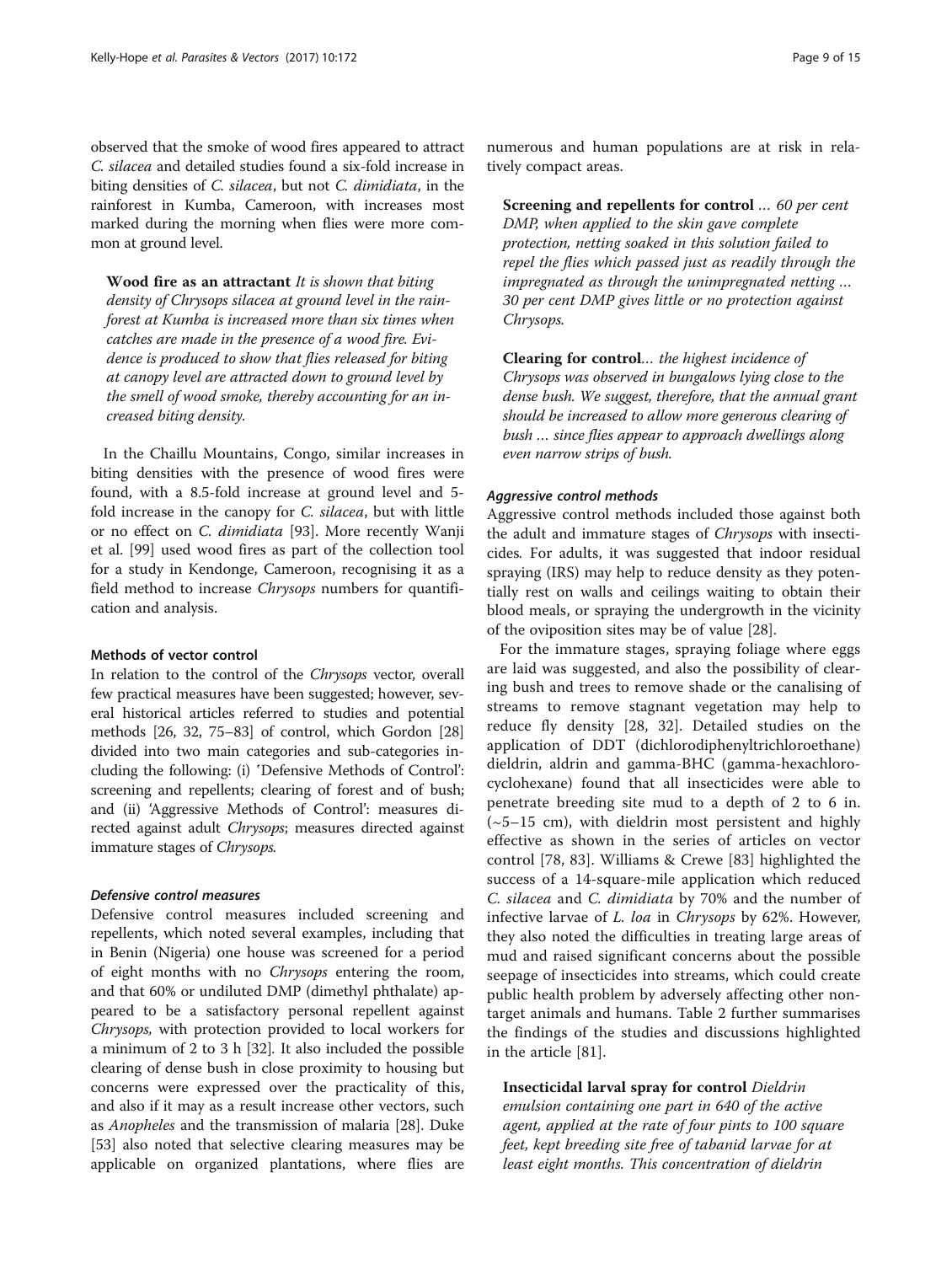<span id="page-9-0"></span>Table 2 Summary of Chrysops spp. immature and adult stages, and associated vector control measures

| Stage   | Target                                           | Aim                                                                           | Activity                                                         | Target area                | Category<br>(after Gordon [28]) |
|---------|--------------------------------------------------|-------------------------------------------------------------------------------|------------------------------------------------------------------|----------------------------|---------------------------------|
| l arvae | Environmental modification                       | Reduce or kill pupae/ larval<br>development and emergence                     | Drainage of water, vegetation<br>clearing to remove shade; flood | Community and<br>surrounds | Defensive                       |
|         | Insecticide treatment                            | Reduce or kill pupae/ larval<br>development and emergence                     | Apply insecticide to mud<br>breeding sites                       | Community and<br>surrounds | Aggressive                      |
| Adult   | Personal repellents                              | Prevent biting by repelling with<br>skin/ clothing impregnated<br>insecticide | Apply insecticide to skin/impregnate<br>clothes of humans        | <b>Humans</b>              | Defensive                       |
|         | Household screens, curtains                      | Prevent indoor biting by a<br>physical barrier/ infrastructure                | Wired/meshed windows and doors<br>of houses                      | Houses                     | Defensive                       |
|         | Environmental modification                       | Reduce abundance by eliminating<br>vegetation/ canopy resting sites           | Vegetation clearing around houses/<br>village surrounds          | Community and<br>surrounds | Defensive                       |
|         | Insecticidal treatment                           | To kill or knock down host<br>seeking                                         | Spraying of foliage near oviposition<br>sites                    | Community and<br>surrounds | Aggressive                      |
|         |                                                  |                                                                               | Indoor residual spraying                                         | Houses                     | Aggressive                      |
|         | Traps alone, or with<br>insecticide or wood fire | Reduce abundance by capturing<br>or killing                                   | Proximity to emerging larvae or host<br>seeking                  | Community and<br>surrounds | Aggressive                      |

should be sufficient to control the vectors of loiasis in the rain-forest.

# Areas of potential future research

Based on the extensive research summarised in this review, the following are considered to be areas of potential future research, which will build on the current knowledge:

- (i) Determine alternative trapping methods for collecting adult Chrysops spp. that do not involve human-landing catches (i.e. fly-boys);
- (ii) Review and assess the potential range of attractants, including wood-fires and trap colour, that may increase adult catch numbers;
- (iii)Determine the optimal time and labour efficient methods for identifying breeding sites and collecting larvae for analysis within high risk communities;
- (iv) Determine the relationship between Chrysops infection rates and human loiasis risk, and if xenomonitoring could play a role in determining the level of risk within a community;
- (v) Determine the capacity of local entomologists, community members and field workers to identify main Chrysops spp. high risk breeding and biting areas within communities and workplaces to help target control measures;
- (vi) Determine if the ecological and climatic aspects of vector habitats and behaviour, including the extent of deforestation and the potential role in reducing risk, can be predicted over larger geographical areas using remote sensing satellite imagery and modelled environmental data;

(vii) Determine the geographical extent of overlapping vector-borne disease infections to better determine how IVM could be effectively implemented.

# **Discussion**

This paper presents the first extensive review on the two main L. loa vectors C. silacea and C. dimidiata in more than 50 years. This is important as these are neglected vectors of the neglected disease, loiasis, which although not formally listed as an NTD by the WHO has a significant impact on the elimination programmes of LF and onchocerciasis [[18\]](#page-12-0). Studies on the epidemiology of loiasis, and the Chrysops vectors that drive transmission should have more prominence as studies highlight the potential clinical impact of loiasis on individuals [[8\]](#page-12-0). Efforts to scale up elimination activities for other co-endemic filarial diseases such as LF and onchocerciasis have been prioritised, and all possible methods of control need to be considered [\[104](#page-14-0)]. This review recommends that the control of L. loa vectors is considered as an additional strategy to reduce the transmission of L. loa where the elimination of LF and onchocerciasis is compromised by the risk of L. loa induced encephalopathies; this may be particularly pertinent in hypo-endemic onchocerciasis areas where there are currently no safe chemotherapy options recommended [[12\]](#page-12-0), and where currently only doxycycline is a viable alternative chemotherapy [\[105](#page-14-0), [106\]](#page-14-0).

The review highlighted that the majority of studies were conducted in the 1950s and 1960s, when there was a surge of interest in the control of loiasis as an important disease. This was most likely related to the high prevalence found in local populations, rubber plantation workers and palm grove estates. The work from the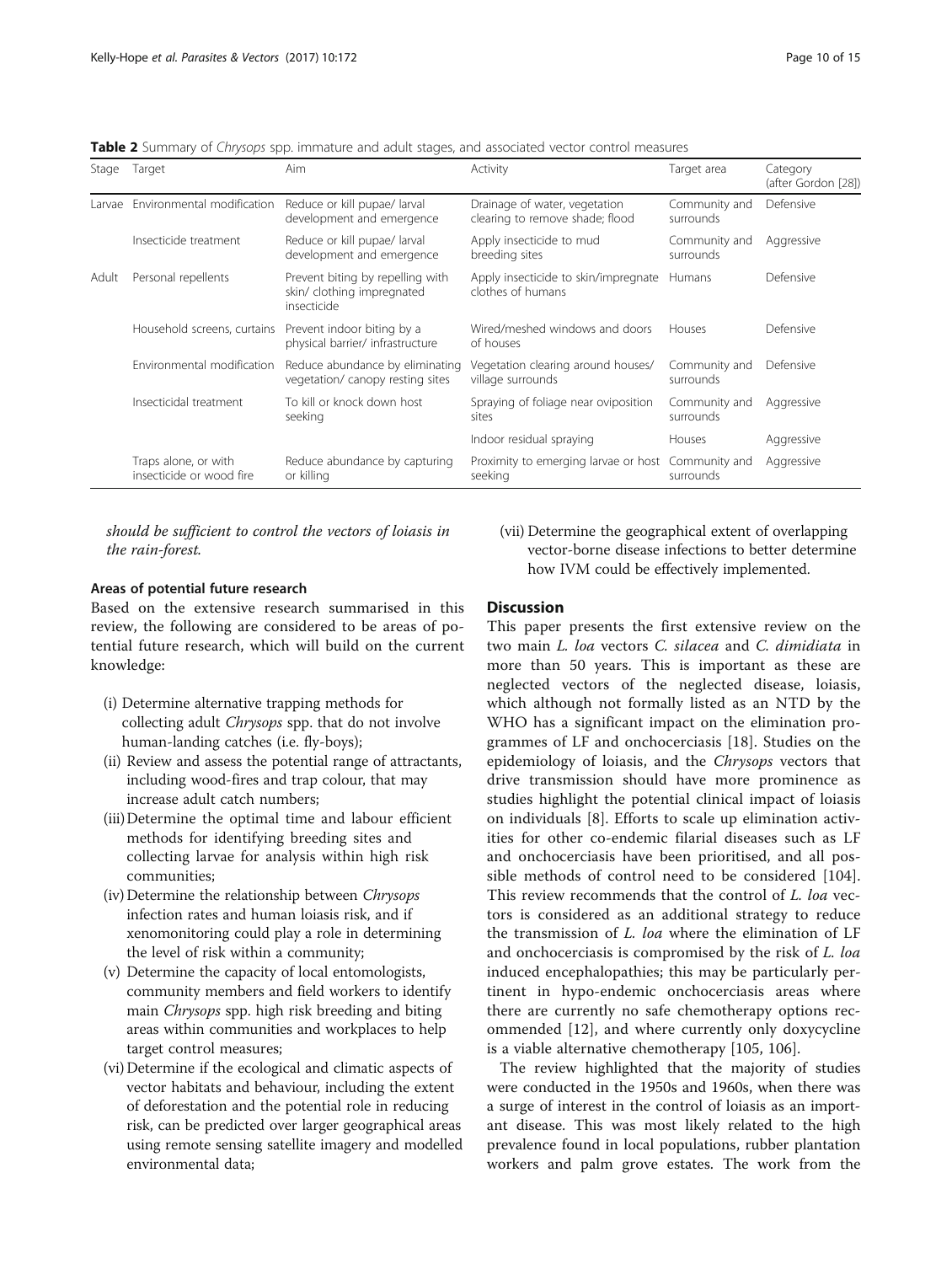Helminthiasis Research Scheme in Kumba, Cameroon, and the significant body of related work published in several series of research papers, has provided an important and comprehensive foundation from which to build further work in this field, specifically in relation to the distribution, ecology and epidemiology in high risk areas [[2\]](#page-11-0), and methods of targeted vector control, which could be integrated with other vector-borne diseases [[107\]](#page-14-0). However, this will require a further significant surge in interest, funding and purpose for capacity strengthening, as currently there is a general shortage of medical entomologists in Africa, and only a small pool of scientists currently working on L. loa.

Moving forward with any form of Chrysops control is likely to be multifaceted given that C. silacea and C. dimidiata are day-biting vectors that breed in densely shaded muddy streams and swamps, and rest in forest canopies high above ground-level. While these characteristics pose significant challenges, several studies indicated that vector control activities can impact on L. loa transmission. Therefore, Chrysops control or repelling the biting of humans, should be considered as an additional approach to be used in conjunction with other strategies. While this may not be a solution to reducing the risk of SAEs in the short-term given the duration of the transmission cycle, it would provide long-term benefits by reducing the number and intensity of infections, and thereby reducing the frequency of individuals with high Mf loads. The use of modern tools and technology to identify local 'hotspots' and initiate vector control/ repellency studies could be successful if targeted at the right place, at the right time, with the right intervention. However, understanding spatial and temporal patterns of the local distributions will be key [\[108\]](#page-14-0), and not necessary complicated, given that these vectors have readily identifiable physical characteristics, and are primarily associated with forested or plantation areas, with clear seasonality, all of which can be effectively targeted.

For the immature stages of Chrysops, the use of community-based environmental management and larviciding with new formulations may be considered. Environmental management including drainage, filling, or removal of vegetation around breeding sites may be possible on a small scale, but is not practical in vast forested areas. The application of insecticide-based larvicides such as temephos (Abate) or biological control agents such as Bacillus thuringiensis (Bti) that specifically kill dipteran larvae through regular spraying offers an alternative method. These interventions have low toxicity and have been used widely in Africa for the control of onchocerciasis (Simulium spp.), control of Dracunculus (guinea worm) intermediate hosts copepods and malaria (Anopheles spp.) control [\[109](#page-14-0)–[112](#page-14-0)]. The application requires little technical skill, so that community members may be trained to target key sites within vector flight range of 1–2 km, at high risk times based on peak seasonality. Further potential lies with new chemical formulations being developed by the Innovative Vector Control Consortium (IVCC) [\[113, 114\]](#page-14-0), and innovative field application methods being considered for hard-to-reach places by using smart drones to apply larvicides and adulticides in remote locations using unmanned aerial vehicles (UAV) [\[115](#page-14-0)]. However, this approach using UAVs could also focus on the forest edge close to human settlements, to deploy insecticide avoiding the problems of operating within a dense forest environment.

For the *Chrysops* adult stages, the use of personal protection, household screening, IRS, and communitybased insecticide spraying or trapping may all help to reduce vector-human contact and transmission. Standard insect repellents have been shown to provide protection to people if applied regularly, especially in the morning peak biting times, however, new methods involving transfluthrin-impregnated hessian strips being trialled against outdoor exposure of malaria (Anopheles), urban filariasis (Culex) and Zika (Aedes) vectors may also be promising for loiasis (Chrysops) [[116](#page-14-0), [117](#page-14-0)]. Window screening, insecticide-impregnated curtains, and IRS could provide household-level protection, while other innovative community-based approaches such as the blue tiny targets/ traps being used for human African trypanosomiasis (Gambian sleeping sickness) (tsetse) control, may also be capable of reducing transmission by readily placing the targets as key visual stimuli around disease 'hotspots' within high risk communities at relatively low cost [\[118](#page-14-0)].

These examples also provide insights into the potential for integrated vector management (IVM), with multiple diseases potentially being targeted simultaneously with shared human and financial resource and multiple impact. However, it will be important to first conduct a situational analysis of each disease, including an assessment of the epidemiology and entomology, the extent of geographical overlap, vector control needs and available resources [[107](#page-14-0)]. A systematic review and field assessments of tabanid trapping and control methods in other regions of the world may also help to determine what could realistically be trialled and used in Africa [[119](#page-14-0)– [121](#page-14-0)]. Different trapping methods such as the Nzi trap have been used to monitor species abundance, and attractants such as carbon dioxide  $(CO_2)$  and octanol have shown to potentially improve capture rates, which may be better than the use of wood fires. The development of a trapping-attractant method for the loiasis vectors in Africa could also help with large-scale monitoring. Chrysops xenomonitoring has never previously been proposed as tool to determine community risk, but may be a more cost-effective option than labour intensive human seroprevalence surveys or RAPLOA.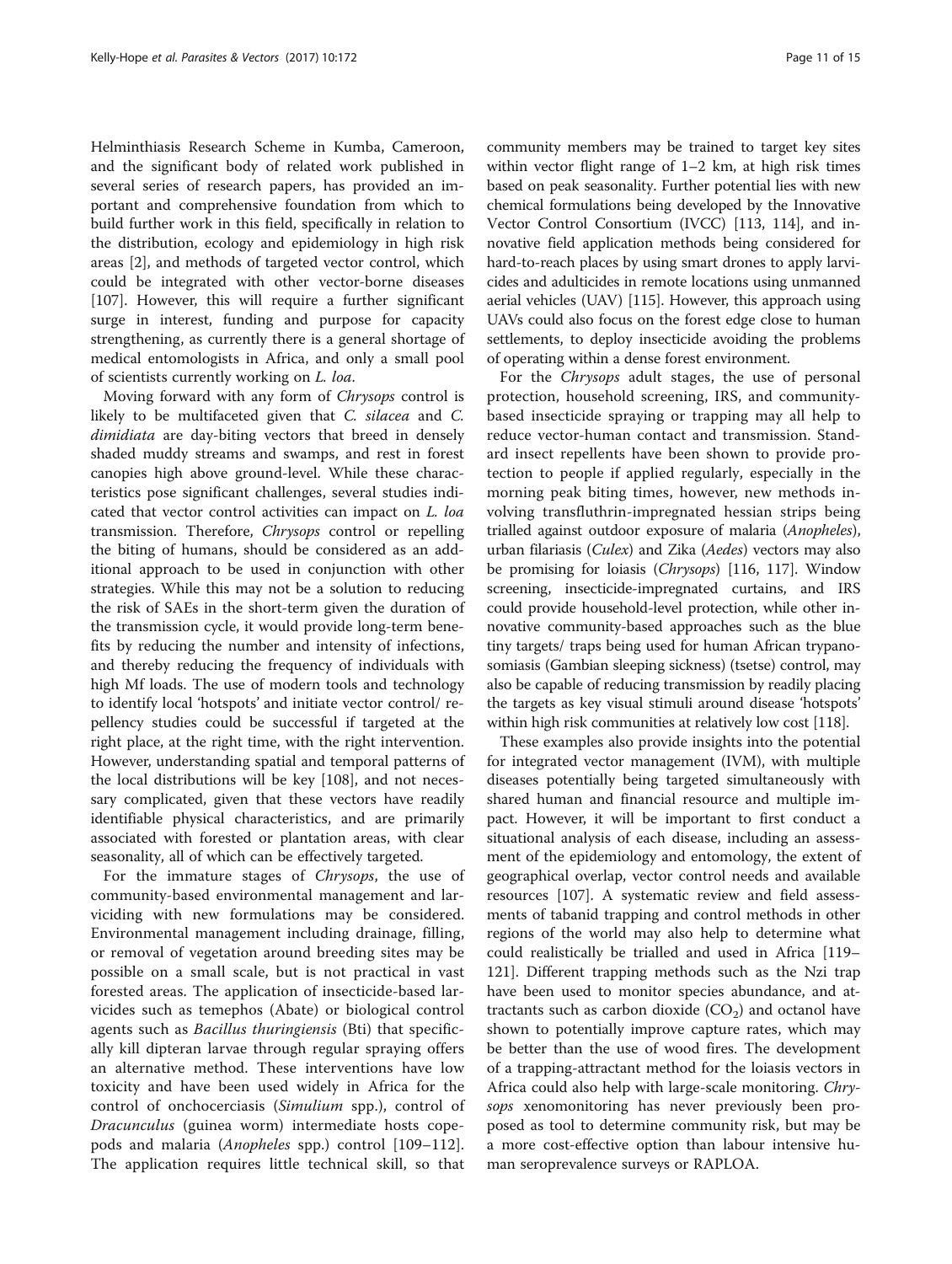<span id="page-11-0"></span>Further examination of the current loiasis distribution risk should also be undertaken using the newest remote sensing satellite data sets. Since the initial mapping and remote sensing studies were conducted some 10–15 years ago [2, 4], it is likely that significant deforestation has taken place with human infrastructure development, which will have impacted on the distribution of Chrysops in West and Central Africa. It is urgent to utilise remote sensing data to define such risk areas and environmental factors driving transmission, since it is not considered feasible for financial and resource reasons to undertake further RAPLOA studies across such an extensive region, especially in hypo-endemic onchocerciasis 'hotspots' [[12](#page-12-0)]. Further, there is a need to better define the areas and extent of risk of SAEs when the implementation of programmes is becoming increasingly urgent if the NTD Roadmap targets are to be met [[18](#page-12-0)].

# Conclusion

This review provides the most recent summary on the current knowledge on the two main Chrysops vectors, highlighting main field and laboratory procedures, species distributions, ecology, habitats and potential methods of vector control. Importantly, these factors may help determine the feasibility of how vector control may be implemented to reduce L. loa transmission and microfilariae loads in high prevalence communities, and if as a consequence, could also reduce the risk of SAEs associated with the drug ivermectin for LF and onchocerciasis elimination. This is particularly important in areas where high prevalence of L. loa are co-endemic with hypo-endemic onchocerciasis 'hotspots' and the need for alternative strategies and novel approaches is critical if elimination targets are to achieved. Focussing on those already infected ignores the role that the vector plays in driving the epidemiology and the consequent risk of SAEs.

# Additional files

[Additional file 1:](dx.doi.org/10.1186/s13071-017-2103-y) Chrysops literature database. (XLSX 45 kb) [Additional file 2:](dx.doi.org/10.1186/s13071-017-2103-y) Photographs of breeding sites and apparatus for collecting larvae (PDF 626 kb)

[Additional file 3:](dx.doi.org/10.1186/s13071-017-2103-y) Historical maps of Chrysops distributions (PDF 674 kb)

#### Abbreviations

APOC: African Programme for Onchocerciasis Control; CDTi: Communitydirected treatment with ivermectin; DDT: Dichlorodiphenyltrichloroethane; DEC: Diethylcarbamazine citrate; DRC: Democratic Republic of Congo; GPELF: Global Programme to Eliminate Lymphatic Filariasis; ICT: Immunochromatographic test; IRS: Indoor residual spraying; IVCC: Innovative Vector Control Consortium; IVM: Integrated vector management; LF: Lymphatic filariasis; LLIN: Long-lasting insecticidal net; MDA: Mass drug administration; MF: Microfilaria; NTDs: Neglected tropical diseases; RAPLOA: Rapid Assessment Procedure for Loiasis; SAE: Severe adverse event; UAV: Unmanned aerial vehicles; WHO: World Health Organization

#### Acknowledgements

We are grateful to Louise Harbour from the Liverpool School of Tropical Medicine for assistance with the collation and chronological listing of articles. LKH and BT acknowledge the support from the Department for International Development (DFID), and DHM support from DFID and GlaxoSmithKline through the CouNTDown operational projects to the Liverpool School of Tropical Medicine.

#### Dedication

This study is dedicated to those staff of the Liverpool School of Tropical Medicine and others who worked in West Africa during the 1950s on Loa loa, notably the late Professor William Kershaw and the late Dr Brian Duke and particularly Dr Bill Crewe whose thesis was a major stimulus for our studies and this review. We are grateful to have benefitted from discussions with Bill Crewe, which provided an insight into the ecology of L. loa and Chrysops derived from many years of direct experience.

#### Funding

The authors received no specific funding for this study.

#### Availability of data and materials

The datasets supporting the conclusions of this article are included in the article and its additional files.

#### Authors' contributions

LKH and DHM conceived the idea for review. LKH and RP collated the majority of documents, summarised the information and drafted of the first version of the manuscript. BT contributed to the collation and summary of documents. DHM, TRU and MB provided important intellectual content and contributed the editing and finalising the manuscript. All authors read and approved the final manuscript.

#### Competing interests

The authors declare that they have no competing interests.

#### Consent for publication

Not applicable.

#### Ethics approval

Not applicable.

#### Publisher's Note

Springer Nature remains neutral with regard to jurisdictional claims in published maps and institutional affiliations.

#### Author details

<sup>1</sup>Department of Parasitology, Liverpool School of Tropical Medicine, Liverpool, UK. <sup>2</sup>CISA, Health Research Centre of Angola, Caxito, Angola.<br><sup>3</sup>Lisbon School of Health Technology, Lisbon, Pertugal. <sup>4</sup>Collogo of Bul Lisbon School of Health Technology, Lisbon, Portugal. <sup>4</sup>College of Public Health, Department of Global Health, University of South Florida, Tampa, USA.

# Received: 27 October 2016 Accepted: 23 March 2017 Published online: 05 April 2017

#### References

- 1. Boussinesq M. Loiasis. Ann Trop Med Parasitol. 2006;100:715–31.
- 2. Zouré HGM, Wanji S, Noma M, Amazigo UV, Diggle PJ, Tekle AH, et al. The geographic distribution of Loa loa in Africa: results of large-scale implementation of the Rapid Assessment Procedure for Loiasis (RAPLOA). PLoS Negl Trop Dis. 2011;5:e1210.
- Takougang I, Meremikwu M, Wandji S, Yenshu EV, Aripko B, Lamlenn SB, et al. Rapid assessment method for prevalence and intensity of Loa loa infection. Bull World Health Organ. 2002;80:852–8.
- 4. Thomson MC, Obsomer V, Dunne M, Connor SJ, Molyneux DH. Satellite mapping of Loa loa prevalence in relation to ivermectin use in West and Central Africa. Lancet. 2000;356:1077–8.
- 5. Kelly-Hope LA, Bockarie MJ, Molyneux DH. Loa loa ecology in Central Africa: Role of the Congo River system. PLoS Negl Trop Dis. 2012;6:e1605.
- 6. Boussinesq M, Gardon J. Prevalences of Loa loa microfilaraemia throughout the area endemic for the infection. Ann Trop Med Parasitol. 1997;91:573–89.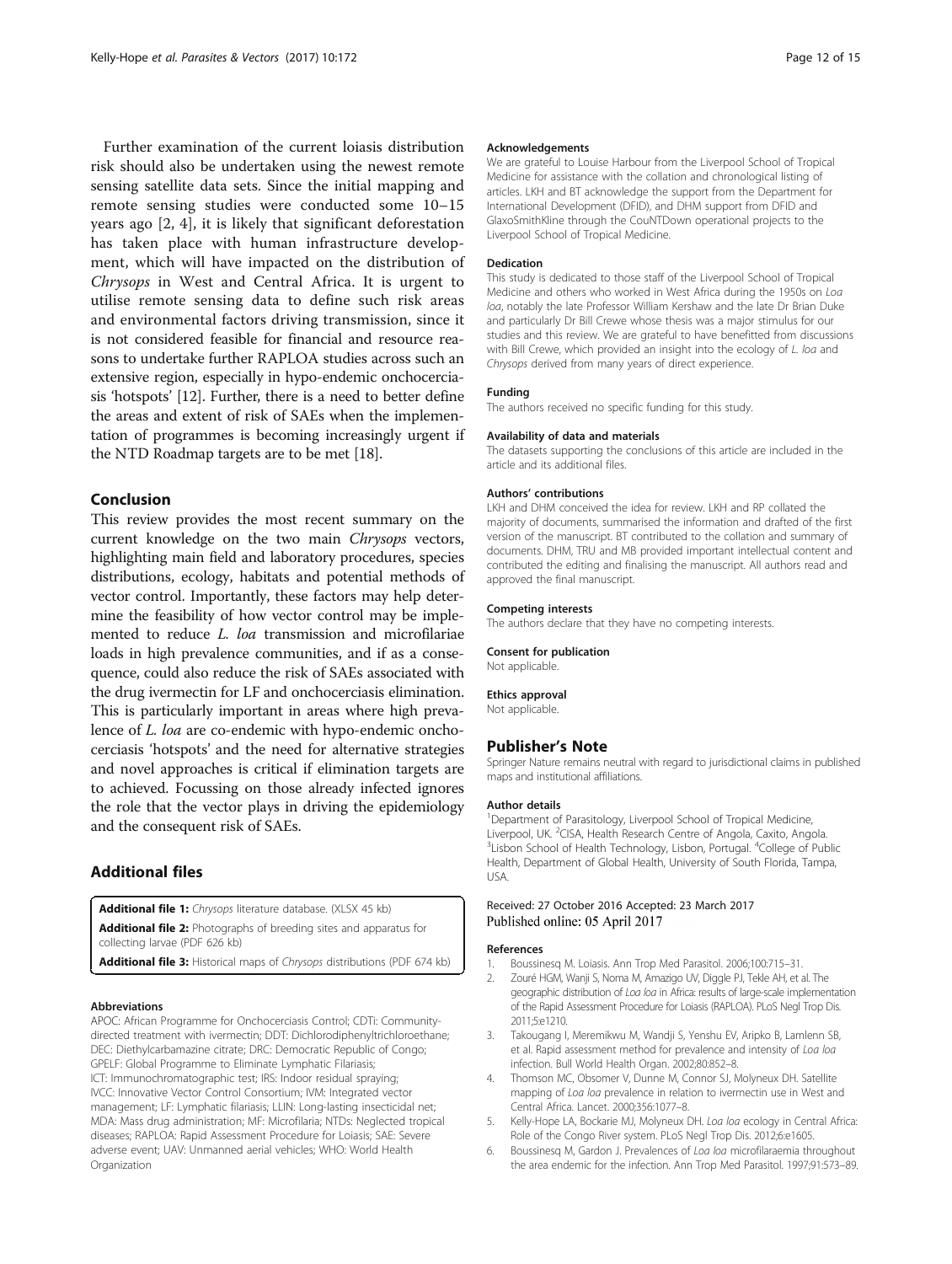- <span id="page-12-0"></span>7. Gardon J, Gardon-Wendel N, Demanga-Ngangue, Kamgno J, Chippaux JP, Boussinesq M. Serious reactions after mass treatment of onchocerciasis with ivermectin in an area endemic for Loa loa infection. Lancet. 1997;350:18–22.
- 8. Chesnais CB, Takougang I, Paguélé M, Pion SD, Boussinesq M. Excess mortality associated with loiasis: a retrospective population-based cohort study. Lancet Infect Dis. 2017;17:108–16.
- 9. van den Berg H, Kelly-Hope LA, Lindsay SW. Malaria and lymphatic filariasis: the case for integrated vector management. Lancet Infect Dis. 2013;13:89–94.
- 10. Reimer LJ, Thomsen EK, Tisch DJ, Henry-Halldin CN, Zimmerman PA, Baea ME, et al. Insecticidal bed nets and filariasis transmission in Papua New Guinea. N Engl J Med. 2013;369:745–53.
- 11. Rebollo MP, Sambou SM, Thomas B, Biritwum NK, Jaye MC, Kelly-Hope L, et al. Elimination of lymphatic filariasis in The Gambia. PLoS Negl Trop Dis. 2015;9:1–16.
- 12. Kelly-Hope LA, Unnasch TR, Stanton MC, Molyneux DH. Hypo-endemic onchocerciasis hotspots: defining areas of high risk through micro-mapping and environmental delineation. Infect Dis Poverty. 2015;4:36.
- 13. Molyneux DH, Hopkins A, Bradley MH, Kelly-Hope LA. Multidimensional complexities of filariasis control in an era of large-scale mass drug administration programmes: a can of worms. Parasit Vectors. 2014;7:363.
- 14. Bakajika DK, Nigo MM, Lotsima JP, Masikini GA, Fischer K, Lloyd MM, et al. Filarial antigenemia and Loa loa night blood microfilaremia in an area without bancroftian filariasis in the Democratic Republic of Congo. Am J Trop Med Hyg. 2014;91:1142–8.
- 15. Wanji S, Amvongo-Adjia N, Koudou B, Njouendou AJ, Chounna Ndongmo PW, Kengne-Ouafo JA, et al. Cross-reactivity of filariais ICT cards in areas of contrasting endemicity of Loa loa and Mansonella perstans in Cameroon: implications for shrinking of the lymphatic filariasis map in the Central African Region. PLoS Negl Trop Dis. 2015;9:e0004184.
- 16. Wanji S, Amvongo-Adjia N, Njouendou AJ, Kengne-Ouafo JA, Ndongmo WPC, Fombad FF, et al. Further evidence of the cross-reactivity of the Binax NOW® Filariasis ICT cards to non-Wuchereria bancrofti filariae: experimental studies with Loa loa and Onchocerca ochengi. Parasit Vectors. 2016;9:267.
- 17. Pion SD, Montavon C, Chesnais CB, Kamgno J, Wanji S, Klion AD, et al. Positivity of antigen tests used for diagnosis of lymphatic filariasis in individuals without Wuchereria bancrofti infection but with high Loa loa microfilaremia. Am J Trop Med Hyg. 2016;95:1417–23.
- 18. World Health Organization. Accelerating work to overcome the global impact of neglected tropical diseases: a roadmap for implementation [Internet]. Geneva: World Health Organization; 2012. Available from: [http://](http://apps.who.int/iris/handle/10665/70809) [apps.who.int/iris/handle/10665/70809.](http://apps.who.int/iris/handle/10665/70809)
- 19. Leiper R. Report to the advisory committee of the tropical diseases research fund, colonial office London. Trop Dis Bull. 1913;2:195–6.
- 20. Kleine FK. Die Übertragung von Filarien durch Chrysops. The transmission of Filaria by Chrysops. Z Hyg Infektionskr. 1915;80:345–9.
- 21. Connal A. Observations on filaria in Chrysops from West Africa. Trans R Soc Trop Med Hyg. 1921;14:108–9.
- 22. Connal A, Connal SLM. A preliminary note on the development of Loa loa (Guyot) in Chrysops silacea (Austen). Trans R Soc Trop Med Hyg. 1921;15:131–4.
- 23. Connal A, Connal SLM. The development of Loa loa (Guyot) in Chrysops silacea (Austen) and in Chrysops dimidiata (Van Der Wulp). Trans R Soc Trop Med Hyg. 1922;16:64–89.
- 24. Woodman HM, Bokhari A. Studies on Loa loa and the first report of Wuchereria bancrofti in the Sudan. Trans R Soc Trop Med Hyg. 1941;35:77–92.
- 25. Chwatt LJ, Gordon RM, Jones CM. The breeding places of Chrysops silacea. Ann Trop Med Parasitol. 1948;42:251.
- 26. Gordon RM, Chwatt LJ, Jones CM. The results of a preliminary entomological survey of loiasis at Kumba, British Cameroons, together with a description of the breeding-places of the vector and suggestions for future research and possible methods of control. Ann Trop Med Parasitol. 1948;42:364–76.
- 27. Woodman HM. Filaria in the Anglo-Egyptian Sudan. Trans R Soc Trop Med Hyg. 1949;42:543–58.
- 28. Gordon RM, Kershaw WE, Crewe W, Oldroyd H. The problem of loiasis in West Africa with special reference to recent investigations at Kumba in the British Cameroons and at Sapele in Southern Nigeria. Trans R Soc Trop Med Hyg. 1950;44:11–47.
- 29. Kershaw WE. Studies on the epidemiology of filariasis in West Africa, with special reference to the British Cameroons and the Niger Delta. II. The influence of town and village evolution and development on the incidence of infections with Loa loa and Acanthocheilone. Ann Trop Med Parasitol. 1951;45:261–83.
- 30. Davey J, O'Rourke F. Observations on Chrysops silacea and C. dimidiata at Benin, Southern Nigeria. I. Ann Trop Med Parasitol. 1951;45:30–7.
- 31. Davey J, O'Rourke F, Observations on Chrysops silacea and C, dimidiata at Benin, Southern Nigeria. II. Ann Trop Med Parasitol. 1951;45:66–72.
- 32. Davey J, O'Rourke F. Observations on Chrysops silacea and C. dimidiata at Benin, Southern Nigeria. Part III. Ann Trop Med Parasitol. 1951;45:101–9.
- 33. Crewe W, O'Rourke FJ. The biting habits of Chrysops silacea in the forest at Kumba, British Cameroons. Ann Trop Med Parasitol. 1951;45:38–50.
- 34. Crewe W. The effect of light on the biting activity of Chrysops silacea in the forest at Kumba, British Cameroons. Ann Trop Med Parasitol. 1953;47:340–3.
- Kettle DS. The effect of light on the biting activity of Chrysops silacea (Diptera Tabanidae). Ann Trop Med Parasitol. 1953;47:335–9.
- 36. Kershaw WE, Keay RW, Nicholas WL, Zahra A. Studies on the epidemiology of filariasis in West Africa, with special reference to the British Cameroons and the Niger Delta. IV. The incidence of Loa loa and Acanthocheilonema perstans in the rain-forest, the forest fringe and the mountain grasslands of the British Cameroons, with observations on the species of Chrysops and Culicoides found. Ann Trop Med Parasitol. 1953;47:406–24.
- 37. Gordon RM, Crewe W. The deposition of the infective stage of Loa loa by Chrysops silacea, and the early stages of its migration to the deeper tissues of the mammalian host. Ann Trop Med Parasitol. 1953;47:74–85.
- 38. Kershaw WE, Crewe W, Beesley WN. Studies on the intake of microfilariae by their insect vectors, their survival, and their effect on the survival of their vectors. II. The intake of the microfilariae of Loa loa and Acanthocheilonema perstans by Chrysops spp. Ann Trop Med Parasitol. 1954;48:102–9.
- 39. Kershaw WE, Nicholas WL. Studies on the epidemiology of filariasis in West Africa, with special reference to the British Cameroons and the Niger Delta. V. The intensity of infections with Loa loa and with Acanthocheilonema perstans in the rain-forest, the forest fringe. Ann Trop Med Parasitol. 1954;48:110–20.
- 40. Kershaw WE, Chalmers TA, Duke BO. Studies on the intake of microfilariae by their insect vectors, their survival, and their effect on the survival of their vectors. IV. The survival-rate of Chrysops under laboratory conditions, and the effect upon it of Loa loa. Ann Trop Med Parasitol. 1954;48:329–39.
- 41. Kershaw WE, Duke BO. Studies on the intake of microfilariae by their insect vectors, their survival, and their effect on the survival of their vectors. V. The survival of Loa loa in Chrysops silacea under laboratory conditions. Ann Trop Med Parasitol. 1954;48:340–4.
- 42. Crewe W. Studies on Ethiopian Chrysops as possible vectors of loiasis. I. Chrysops langi Bequaert. Ann Trop Med Parasitol. 1954;48:216–9.
- 43. Duke BOL. The transmission of loiasis in the forest-fringe area of the British Cameroons. Ann Trop Med Parasitol. 1954;48:349–55.
- 44. Kershaw WE, Beesley WN, Crewe W. Studies on the intake of microfilariae by their insect vectors, their survival, and their effect on the survival of their vectors. VI. Further observations on the intake of the microfilariae of Loa loa and Acanthocheilonema perstans by Chrysops silacea. Ann Trop Med Parasitol. 1955;49:114–20.
- 45. Kershaw WE, Plackett RL, Beesley W. Studies on the epidemiology of filariasis in West Africa, with special reference to the British Cameroons and the Niger Delta. VI. The chance of infection with Loa loa incurred by Chrysops in feeding on different age-groups of the human population. Ann Trop Med Parasitol. 1955;49:66–79.
- 46. Crosskey R, Crosskey M. The horse-flies (Diptera : Tabanidae) of Nigeria and the British Cameroons. London: Royal Entomological Society; 1955.
- 47. Gordon RM. Symposium on Loiasis. Trans R Soc Trop Med Hyg. 1955;49:97–157.
- 48. Rageau J, Grenier P, Adam J. Tabanidae du Cameroun Francais. Ann Parasitol Hum Comp. 1955;3.
- 49. Woodman H. African filariasis. Cent Afr J Med. 1955;1:289–94.
- 50. Duke BOL. Studies on the biting habits of Chrysops. I. The biting-cycle of Chrysops silacea at various heights above the ground in the rain-forest at Kumba, British Cameroons. Ann Trop Med Parasitol. 1955;49:193–202.
- 51. Duke BOL. Studies on the biting habits of Chrysops. II. The effect of wood fires on the biting density of Chrysops silacea in the rain-forest at Kumba, British Cameroons. Ann Trop Med Parasitol. 1955;49:260–72.
- 52. Duke BOL. Studies on the biting habits of Chrysops. III. The effect of groups of persons, stationary and moving, on the biting density of Chrysops silacea at ground level in the rain-forest at Kumba, British Cameroons. Ann Trop Med Parasitol. 1955;49:362–7.
- 53. Duke BOL. Studies on the biting habits of Chrysops. IV. The dispersal of Chrysops silacea over cleared areas from the rain-forest at Kumba, British Cameroons. Ann Trop Med Parasitol. 1955;49:368–75.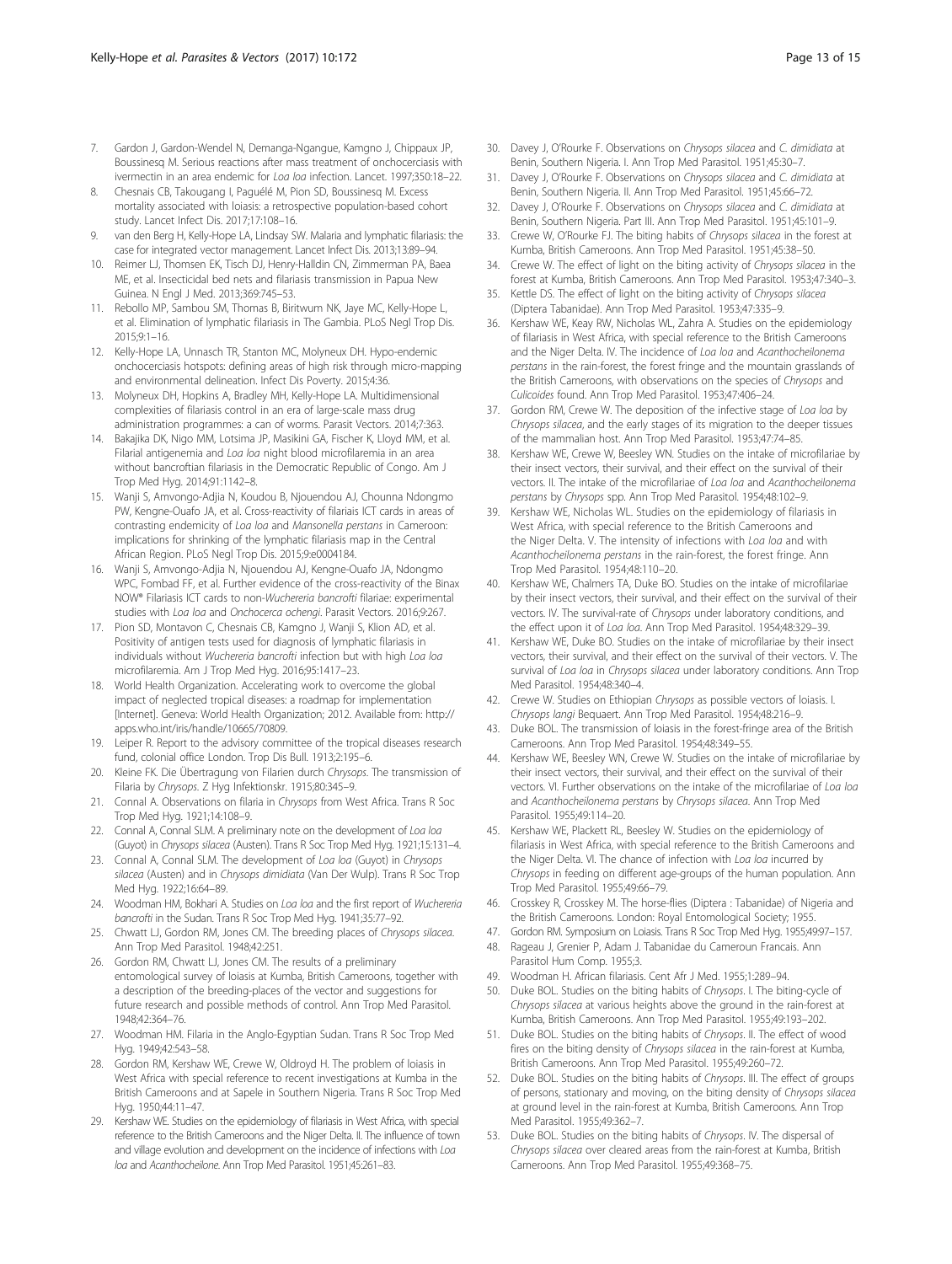- <span id="page-13-0"></span>54. Duke BOL. Studies on the biting habits of Chrysops. V. The biting-cycles and infection rates of C. silacea, C. dimidiata, C. langi and C. centurionis at canopy level in the rain-forest at Bombe, British Cameroons. Ann Trop Med Parasitol. 1958;52:24–35.
- 55. Duke BOL. Studies on the biting habits of Chrysops. VI. A comparison of the biting habits, monthly biting densities and infection rates of C. silacea and C. dimidiata (Bombe form) in the rain-forest at Kumba, Southern Cameroons, U.U.K.A. Ann Trop Med Parasitol. 1959;53:203–14.
- 56. Duke BOL. Studies on the biting habits of Chrysops. VII. The biting-cycles of nulliparous and parous C. silacea and C. dimidiata (bombe form). Ann Trop Med Parasitol. 1960;54:147–55.
- 57. Crewe W. The bionomics of Chrysops silacea: its life history and role in the transmission of filariasis. PhD Thesis. University of Liverpool; 1956.
- 58. Beesley WN, Crewe W, Duke BOL. The relationship between the size of the blood-meal taken in by Chrysops silacea, the development of the fly's ovaries, and the development of the microfilariae of Loa loa taken in with the blood-meal. Ann Trop Med Parasitol. 1956;50:283–90.
- 59. Kershaw WE, Deegan T, Moore PJ, Williams P. Studies on the intake of microfilariae by their insect vectors, their survival, and their effect on the survival of their vectors. VIII. The size and pattern of the bloodmeals taken in by groups of Chrysops silacea and C. dimidiata. Ann Trop Med Parasitol. 1956;50:95–9.
- 60. Kershaw WE, Plackett RL, Moore PJ, Williams P. Studies on the intake of microfilariae by their insect vectors, their survival, and their effect on the survival of their vectors. IX. The pattern of the frequency of the blood-meals taken in by Chrysops silacea and of the survival of the fly in natural conditions in the rain-forest of the British Cameroons and on a rubber estate in the Niger delta. Ann Trop Med Parasitol. 1957;51:26–37.
- 61. Oldroyd H. The horse-fly (Diptera: Tabanidae) of the Ethiopian Region. Subfamilies Chrysopinae, Scepaidinae and Pangoniinae, and a revised classification. London: British Museum (Natural History); 1957.
- 62. Lavoipierre MM. Studies on the hostparasite relationships of filarial nematodes and their arthropod hosts. I. The sites of development and the migration of Loa loa in Chrysops silacea, the escape of the infective forms from the head of the fly, and the effect of the worm. Ann Trop Med Parasitol. 1958;52:103–21.
- 63. Williams P. Studies on Ethiopian Chrysops as possible vectors of loiasis. II. Chrysops silacea Austen and human loiasis. Ann Trop Med Parasitol. 1960;54:439–59.
- 64. Williams P. Studies on Ethiopian Chrysops as possible vectors of loiasis. II. Chrysops silacea Austen and human loiasis. Ann Trop Med Parasitol. 1961;55: 1–17. contd.
- 65. Duke BO, Moore PJ. A trial of banocide as a means of controlling the transmission of loiasis on a Rubber Estate in Nigeria. 1961. p. 263–77.
- 66. Crewe W, Oldroyd H. The life-history of Chrysops silacea Austen, 1907. I. Introduction and outlines of the life-history, with a note on the taxonomic status of C. dimidiata and C. silacea. Ann Trop Med Parasitol. 1961;55:357–62.
- 67. Crewe W. The rate of development of larvae of Loa loa in Chrysops silacea at Kumba, and the effect of temperature upon it. Ann Trop Med Parasitol. 1961;55:211–6.
- 68. Crewe W, Williams P. The bionomics of the tabanid fauna of streams in the rain-forest of the Southern Cameroons. I. Oviposition. Ann Soc Belges Med Trop Parasitol Mycol. 1961;55:363–78.
- 69. Williams P. The bionomics of the tabanid fauna of streams in the rain-forest of the Southern Cameroons. II. The species collected as larvae or pupae at Kumba. Ann Trop Med Parasitol. 1961;55:452–62.
- 70. Williams P. The bionomics of the tabanid fauna of streams in the rain-forest of the Southern Cameroons. III. The distribution of immature tabanids at Kumba. Ann Trop Med Parasitol. 1962;56:149–60.
- 71. Williams P. The bionomics of the tabanid fauna of streams in the rain-forest of the Southern Cameroons. IV. Seasonal fluctuations in the numbers of immature tabanids at Kumba. Ann Trop Med Parasitol. 1962;274–83.
- 72. Beesley WN, Crewe W. The bionomics of Chrysops silacea Austen, 1907. II. The biting-rhythm and dispersal in rain-forest. Ann Trop Med Parasitol. 1963; 57:191–203.
- 73. Duke BO. The Transmission by Chrysops spp. (Diptera) of the human and simian strains of Loa. Med Vet Entomol. 1965;772–3.
- 74. Fain A. Notes sur la distribution géographique de la filaire Loa loa et des tabanides du genre Chrysops au Congo et au Rwanda. Ann Soc Belg Med Trop. 1969;49:499–530. Geographic distribution of the filaria Loa loa and of the tabanid Chrysops in the Congo and Rwanda.
- 75. Williams P. Studies on the control of the vectors of loiasis in West Africa. I. Introduction. Ann Trop Med Parasitol. 1962;56:284–8.
- 76. Beesley WN, Williams P. Studies on the control of the vectors of loiasis in West Africa. II. The effect of clearing vegetation from tabanid breedingplaces. Ann Trop Med Parasitol. 1962;56:289–91.
- 77. Williams P. Studies on the control of the vectors of loiasis in West Africa. III. Comparison of the toxicities of DDT, dieldrin, aldrin and gamma-BHC to late in-star tabanid larvae. Ann Trop Med Parasitol. 1963;57:182–90.
- 78. Williams P, Vickars MA, Park PO, Crewe W, Mesmer ET. Studies on the control of the vectors of loiasis in West Africa. IV. The persistence of DDT, dieldrin, aldrin and gamma-BHC in the mud of natural tabanid breeding-sites in the rain-forest of the Cameroons. Ann Trop Med Parasitol. 1963;57:283–99.
- 79. Williams P, Crewe W. Studies on the control of the vectors of loiasis in West Africa. V. The effects of DDT, dieldrin, aldrin and gamma-BHC in the mud of natural tabanid breeding-sites in the rain-forest of the Cameroons. Ann Trop Med Parasitol. 1963;57:300–6.
- 80. Williams P. Studies on the control of the vectors of loiasis in West Africa. VI. The effects of water emulsions of dieldrin on late-instar Chrysops larvae in the laboratory. Ann Trop Med Parasitol. 1963;57:430–4.
- 81. Crewe W, Williams P. Studies on the control of the vectors of loiasis in West Africa. VII. The effect of low concentrations of dieldrin in the mud of natural tabanid breeding-sites in the rain-forest of the Cameroons. Ann Trop Med Parasitol. 1964;58:343–6.
- 82. Williams P, Crewe W. Studies on the control of the vectors of loiasis in West Africa. 8. An attempt to control loiasis at Kumba, West Cameroon. Ann Trop Med Parasitol. 1967;61:148–58.
- 83. Williams P, Crewe W. Studies on the control of the vectors of loiasis in West Africa. IX. Some conclusions drawn from the attempt to control loiasis at Kumba, West Cameroon. Ann Soc Belges Med Trop Parasitol Mycol. 1967;61:159–66.
- 84. Sasa M. Human filariasis A global survey of epidemiology and control. Baltimore: University Park Press; 1976.
- 85. Fain A. Les Problemes Actuels De La Loase. Bull World Health Organ. 1978;56:155–67.
- 86. Inaoka T, Hori E, Yamaguchi K, Watanabe M, Yoneyama Y, Ogunba EO. Morphology and identification of Chrysops larvae from Nigeria. Med Vet Entomol. 1988;2:141–52.
- 87. Gouteux JP, Noireau F, Staak C. The host preferences of Chrysops silacea and C. dimidiata (Diptera: Tabanidae) in an endemic area of Loa loa in the Congo. Ann Trop Med Parasitol. 1989;83:167–72.
- 88. Noireau F, Nzoulani A, Sinda D, Itoua A. Chrysops silacea and C. dimidiata: fly densities and infection rates with Loa loa in the Chaillu mountains, Congo Republic. Trans R Soc Trop Med Hyg. 1990;84:153–5.
- Grove D. A history of human helminthology. Wallingford: CAB International; 1990.
- 90. Noireau F, Nzoulani A, Sinda D, Itoua A. Transmission indices of Loa loa in the Chaillu Mountains, Congo. Am J Trop Med Hyg. 1990;43:282–8.
- 91. Noireau F, Nzoulani A, Sinda D, Caubère P. Chrysops silacea and C. dimidiata seasonality and loiasis prevalence in the Chaillu mountains, Congo. Med Vet Entomol. 1991;5:413–9.
- 92. Pinder M. The improvement of maintenance conditions for wild-caught Chrysops silacea and the production of infective larvae of Loa loa. Acta Trop. 1991;49:305–11.
- 93. Caubere P, Noireau F. Effect of attraction factors on the sampling of Chrysops silacea and C. dimidiata (Diptera: Tabanidae), vectors of Loa loa (Filaroidea: Onchocercidae) filariasis. J Med Entomol. 1991;28:263–5.
- 94. Chippaux J, Bouchite B, Demanou M, Legoff G, Rangue S, Morlais I, et al. Biologie des vecteurs de la loase dans un village forestier du centre du Cameroun. Estude de la dispersion. Document de l'Antenne ORSTOM aupres di Centre Pasteur No. 8/94 1994. 1994.
- 95. Demanou M, Bernard B, Baldet T. Bioécologie de deux vecteurs de la loase humaine (Chrysops dimidiata et C. silacea) à Ngat (sud-Cameroun). Bulletin de Liaison et de. Conférence Tech. l'OCEAC, 18, vol. 30 (3). Yaoundé: Bulletin de Liaison et de Documentation - OCEAC, 1997; 1997. p. 148–9.
- 96. Chippaux JP, Bouchité B, Boussinesq M, Ranque S, Baldet T, Demanou M. Impact of repeated large scale ivermectin treatments on the transmission of Loa loa. Trans R Soc Trop Med Hyg. 1998;92:454–8.
- 97. Chippaux J-P, Bouchité B, Demanou M, Morlais I, Le Goff G. Density and dispersal of the loaiasis vector Chrysops dimidiata in southern Cameroon. Med Vet Entomol. 2000;14:339–44.
- 98. Demanou M, Pion SD, Boussinesq M. Entomologic study of loaiasis transmission in the Lekie area (Cameroon). Bull Soc Pathol Exot. 2001;94: 347–52 (In French).